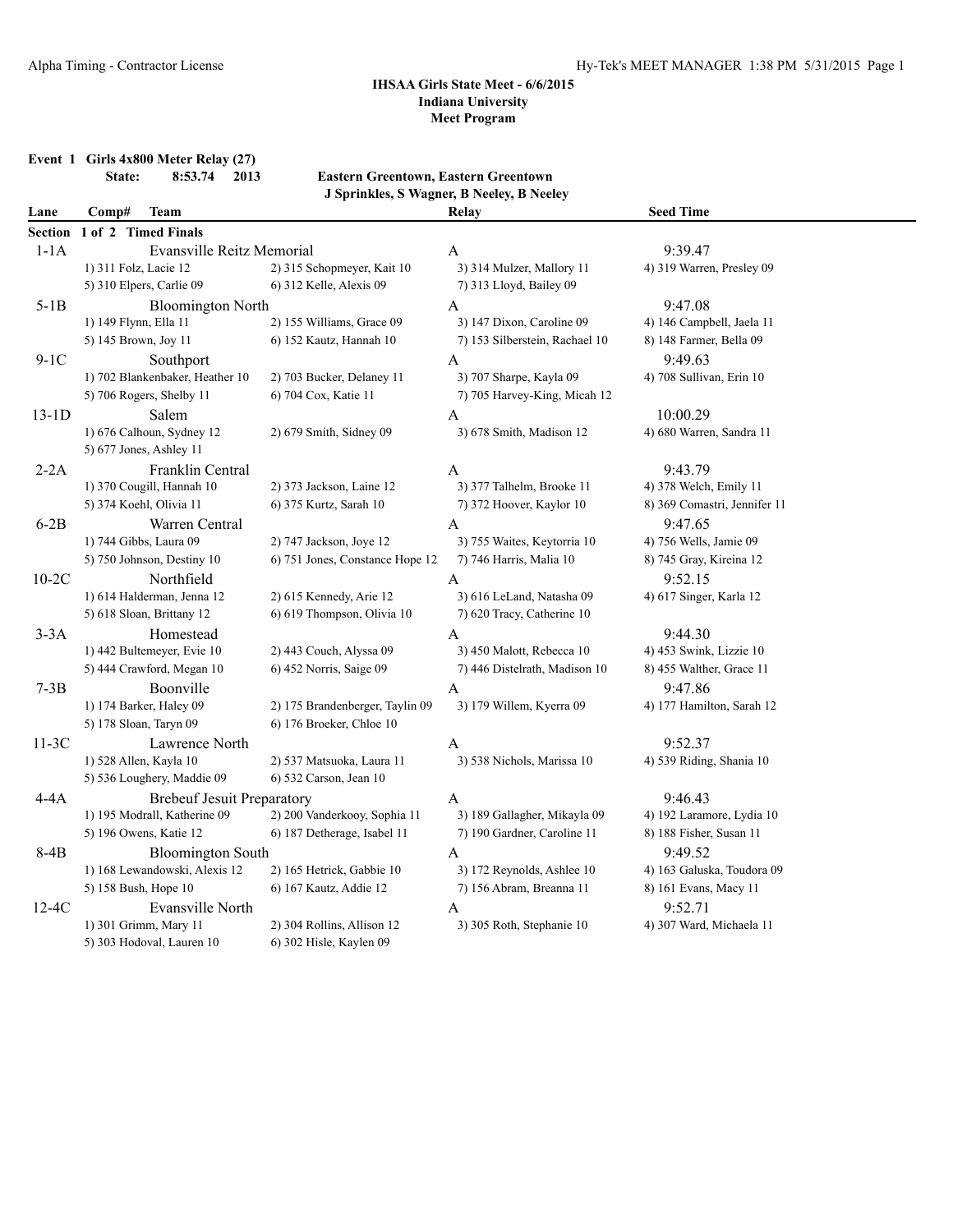#### **Section 2 of 2 Timed Finals...(Event 1 Girls 4x800 Meter Relay (27))**

| $1-1A$  | Carmel                         |                               | $\mathbf{A}$                 | 9:21.75                            |
|---------|--------------------------------|-------------------------------|------------------------------|------------------------------------|
|         | 1) 207 Dalton, Maddie 09       | 2) 211 Harris, Haley 12       | 3) 212 Harris, Kelsey 12     | 4) 213 Kress, Megan 11             |
|         | 5) 210 Gorin, Diana 12         | 6) 205 Blystone, Hannah 12    | 7) 214 Miller, Samantha 11   | 8) 218 Waples, Alex 09             |
| $5-1B$  | Noblesville                    |                               | A                            | 9:25.93                            |
|         | 1) 593 Crouch, Abigail 12      | 2) 596 Line, Megan 12         | 3) 597 Little, Abigail 09    | 4) 599 Sharples-Gordon, Susanna 10 |
|         | 5) 594 Dombroski, Katherine 10 | 6) 592 Ali, Peyton 12         | 7) 595 Klinker, Abigail 10   | 8) 600 Walls, Amy 09               |
| $9-1C$  | Goshen                         |                               | A                            | 9:31.84                            |
|         | 1) 398 Kissinger, Jillian 09   | 2) 397 Henke, Adrienne 12     | 3) 399 Kurtz, Hannah 09      | 4) 401 Rangel, Nora 11             |
|         | 5) 396 Castillo, Beatriz 12    | 6) 400 Place, Tricia 12       | 7) 395 Brown, Jasmyn 12      | 8) 402 Sanchez, Ashley 09          |
| $13-1D$ | Bellmont                       |                               | $\mathbf{A}$                 | 9:37.47                            |
|         | 1) 125 Beery, Bailey 11        | 2) 129 Gunsett, Emily 11      | 3) 128 Fuelling, Emily 09    | 4) 132 Norby, Allyson 12           |
|         | 5) 126 DeBolt, Jorden 09       | 6) 130 Heck, Elizabeth 10     | 7) 131 Neher, Mackenzie 09   | 8) 127 Fisher, Grace 10            |
| $2-2A$  | West Lafayette                 |                               | A                            | 9:23.98                            |
|         | 1) 789 Waters, Sarah 12        | 2) 783 Johnson, Kristen 11    | 3) 784 Johnson, Lauren 11    | 4) 782 Hubbard, Susan 12           |
|         | 5) 785 Karpick, Hayley 12      | 6) 786 Pinal, Monica 11       | 7) 778 Bales, Rachel 12      | 8) 788 Udo-Imeh, Itoro 09          |
| $6-2B$  | Avon                           |                               | A                            | 9:27.92                            |
|         | 1) 111 Heeger, Lauren 12       | 2) 105 Abramson, Mary 12      | 3) 118 Mothersead, Kelsie 12 | 4) 120 Nicholson, Taylor 10        |
|         | 5) 116 Lustgarten, Alissa 12   | 6) 112 Hill, Megan 12         | 7) 115 Kerr, Courtney 12     | 8) 121 Rhoades, Elyse 11           |
| $10-2C$ | Munster                        |                               | A                            | 9:32.99                            |
|         | 1) 569 Garcia, Elise 09        | 2) 572 Mooney, Melanie 10     | 3) 568 Foley, Olivia 09      | 4) 566 Barajas, Brittany 12        |
|         | 5) 570 Grim, Mallory 10        | 6) 565 Bailey, Claire 10      |                              |                                    |
| $14-2D$ | Greenwood Community            |                               | A                            | 9:38.22                            |
|         | 1) 412 Renfro, Maddy 11        | 2) 409 Dalton, Allie 10       | 3) 410 Neely, Taylor 10      | 4) 411 Rance, Kayla 09             |
|         | 5) 408 Byrne, Victoria 11      | 6) 413 Robinson, Krista 10    |                              |                                    |
| $3-3A$  | Valparaiso                     |                               | A                            | 9:24.35                            |
|         | 1) 734 Gruszka, Natalie 11     | 2) 730 Cavanaugh, Samantha 11 | 3) 731 Chiabai, Nicole 11    | 4) 733 Ferngren, Logan 09          |
|         | 5) 729 Brown, Elizabeth 11     | 6) 735 Joll, Elisabeth 11     | 7) 736 Kipp, Elena 09        | 8) 738 Tonne, Alena 11             |
| $7-3B$  | Penn                           |                               | A                            | 9:29.38                            |
|         | 1) 634 Mott, Elli 10           | 2) 632 Jankowski, Emma 10     | 3) 629 Hamilton, Sarah 12    | 4) 633 Macleod, Ashleigh 10        |
|         | 5) 626 Daggy, Emma 10          | 6) 636 Selis, Hannah 10       | 7) 637 Spring, Danielle 09   | 8) 638 Spring, Frankie 12          |
| $11-3C$ | Westfield                      |                               | $\mathbf{A}$                 | 9:34.18                            |
|         | 1) 792 Bailey, Lauren 10       | 2) 797 Evans, Victoria 12     | 3) 799 Leahy, Devon 11       | 4) 800 Rogers, Taylor 12           |
|         | 5) 793 Brown, Gabby 10         | 6) 795 Carr, Becca 12         | 7) 796 Cronin, Elizabeth 11  | 8) 801 Smith, Madison 09           |
| $4-4A$  | Lake Central                   |                               | $\mathbf{A}$                 | 9:25.10                            |
|         | 1) 513 Vandersteeg, Sydney 10  | 2) 514 Zajac, Megan 12        | 3) 510 Ramos, Sara 10        | 4) 501 Crague, Jenny 10            |
|         | 5) 507 Hunsley, Sarah 10       | 6) 511 Reyes, Jasmine 09      | 7) 509 Olejnik, Noa 09       | 8) 503 Dittrich, Samantha 09       |
| $8-4B$  | Warsaw Community               |                               | A                            | 9:31.49                            |
|         | 1) 765 Dawson, Hannah 11       | 2) 773 Rhodes, Brooke 11      | 3) 762 Craig, Anna 10        | 4) 770 Miller, Allison 10          |
|         | 5) 768 Hooks, Mallory 10       | 6) 772 Orr, Lauren 10         | 7) 760 Beckham, Mia 09       | 8) 771 Orr, Charlene 10            |
| $12-4C$ | Zionsville                     |                               | A                            | 9:36.67                            |
|         | 1) 812 Mitchell, Samantha 11   | 2) 813 O'Neil, Nina 10        | 3) 809 Ellis, Angelina 10    | 4) 814 Rigg, Sophia 09             |
|         | 5) 811 Meyers, Sydney 12       | 6) 808 Brown, Logan 10        | 7) 815 Ulmer, Jacki 10       |                                    |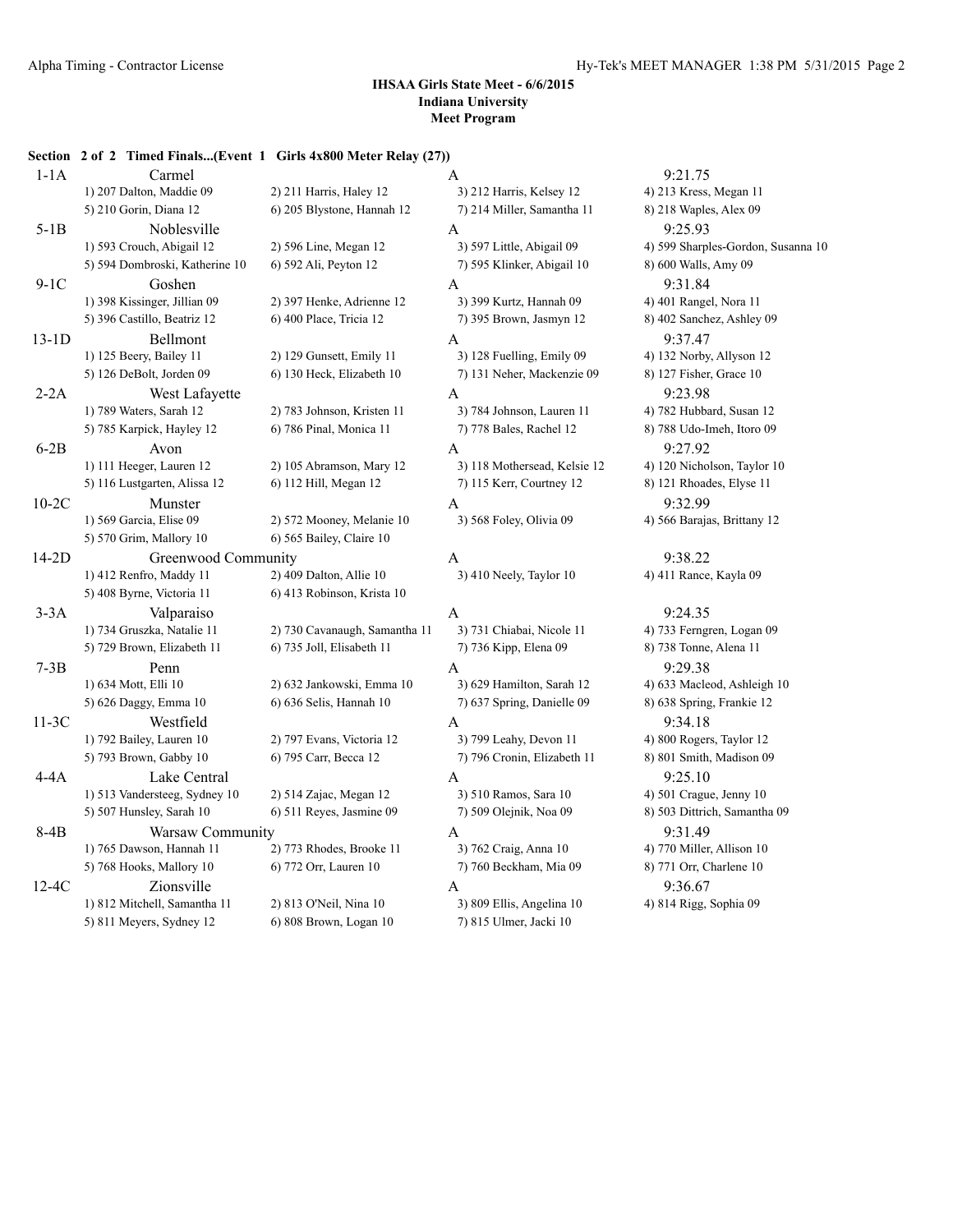**Event 2 Girls 100 Meter Dash (27)**

**9 Advance: Top 2 Each Heat plus Next 3 Best Times**

**State: 11.52 1986 Maicel Malone, North Central Indpls**

| Lane           |                     | Comp#   | Name                  |    | Year School              | <b>Seed Time</b> |  |
|----------------|---------------------|---------|-----------------------|----|--------------------------|------------------|--|
|                | Heat 1 of 3 Prelims |         |                       |    |                          |                  |  |
|                |                     | 547     | Jones, Breanikka      | 11 | Marion                   | 13.03            |  |
| $\overline{c}$ |                     | 554     | Ravotto, Gabrielle    | 12 | Mishawaka Marian         | 12.76            |  |
| 3              |                     | 798     | Hubbard, Karen        |    | Westfield                | 12.50            |  |
| 4              |                     | 741     | Baker, Ashley         |    | 10 Warren Central        | 12.28            |  |
| 5              |                     | 380     | Christian, Antonise   |    | 10 Gary West Side        | 11.91            |  |
| 6              |                     | 184     | Stalling, Ivory Renea | 12 | Bowman                   | 12.28            |  |
| 7              |                     | 308     | Armstead, Aaliyah     | 12 | EV Reitz Memoria         | 12.53            |  |
| 8              |                     | 699     | Green, Ariel          |    | South Bend Clay          | 12.77            |  |
| 9              |                     | 447     | Kistler, Lindley      |    | 11 Homestead             | 13.07            |  |
|                | Heat 2 of 3         | Prelims |                       |    |                          |                  |  |
|                |                     | 335     | Johnson, India        |    | 10 Fishers               | 13.00            |  |
| $\overline{c}$ |                     | 485     | Corya, Justine        |    | Jennings County          | 12.71            |  |
| 3              |                     | 550     | McLemore, Jasmine     |    | Michigan City            | 12.47            |  |
| 4              |                     | 164     | Grabowski, Megan      |    | <b>Bloomington South</b> | 12.21            |  |
| 5              |                     | 647     | Irby, Lynna           |    | 10 Pike                  | 12.06            |  |
| 6              |                     | 183     | Scott, Tychina        |    | 10 Bowman                | 12.31            |  |
| 7              |                     | 138     | Simmons, Kyara        | 10 | Ben Davis                | 12.58            |  |
| 8              |                     | 697     | Woods, Ahmanah        |    | South Bend Adams         | 12.85            |  |
| 9              |                     | 306     | Smith, Ashlynn        |    | 12 Evansville North      | 13.21            |  |
|                | Heat 3 of 3 Prelims |         |                       |    |                          |                  |  |
|                |                     | 441     | Staggs, Karaline      |    | 12 Heritage Hills        | 12.92            |  |
| $\overline{c}$ |                     | 117     | Mitchell, Diamond     |    | 10 Avon                  | 12.61            |  |
| 3              |                     | 383     | Miller, Chynna        |    | Gary West Side           | 12.42            |  |
| 4              |                     | 540     | Stewart, Peyton       |    | 12 Lawrence North        | 12.17            |  |
| 5              |                     | 430     | Cooper, Shana         | 11 | <b>Bishop Noll</b>       | 12.10            |  |
| 6              |                     | 236     | Rassel, Olivia        |    | 10 Center Grove          | 12.33            |  |
| 7              |                     | 407     | Anderson, Hanna       | 09 | Greenwood Co             | 12.60            |  |
| 8              |                     | 170     | Morrone, Emily        |    | 12 Bloomington South     | 12.80            |  |
| 9              |                     | 582     | Creech, KaNiah        |    | 11 New Haven             | 13.28            |  |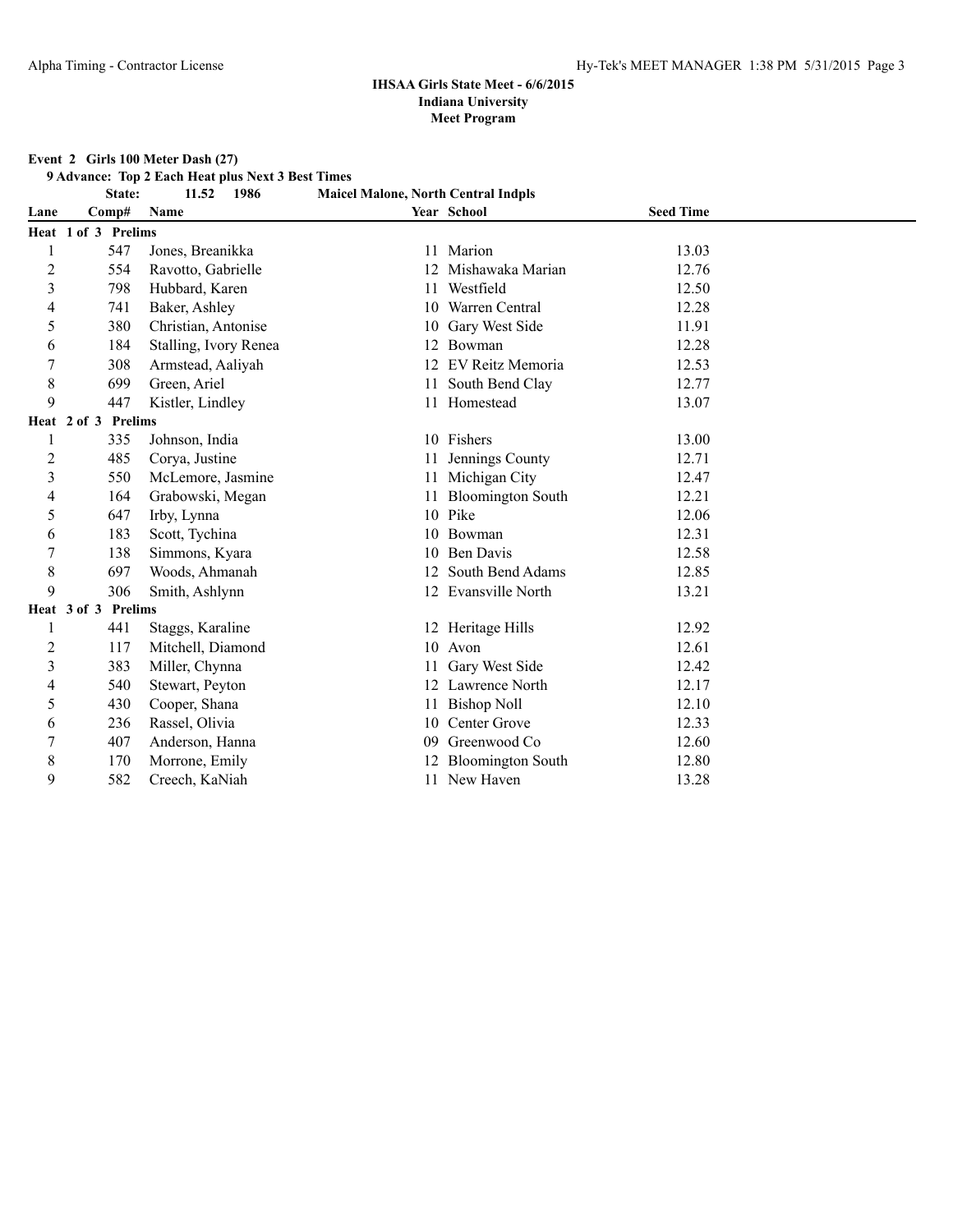**Event 3 Girls 100 Meter Hurdles (27)**

**9 Advance: Top 2 Each Heat plus Next 3 Best Times**

**State: 13.95 2005 Vanneisha Ivy, Muncie Central**

| Lane           | Comp#                         | Name                |    | Year School              | <b>Seed Time</b> |  |
|----------------|-------------------------------|---------------------|----|--------------------------|------------------|--|
|                | Heat 1 of 3 Prelims           |                     |    |                          |                  |  |
|                | 535                           | George, Jalacia     |    | 12 Lawrence North        | 16.14            |  |
| $\overline{c}$ | 355                           | Krantz, Jailyn      |    | 12 F W Northrop          | 15.65            |  |
| 3              | 230                           | Goines, Haley       | 09 | Center Grove             | 15.24            |  |
| 4              | 486                           | Ertel, Keri         |    | Jennings County          | 14.86            |  |
| 5              | 753                           | Redmon, Caitlyn     |    | 12 Warren Central        | 14.21            |  |
| 6              | 270                           | LaCosse, Kristen    | 10 | Crown Point              | 15.05            |  |
|                | 405                           | Wise, Madison       | 10 | Greenfield-Central       | 15.31            |  |
| 8              | 642                           | Fuller, Sidney      |    | 12 Peru                  | 15.73            |  |
| 9              | 298                           | Hamby, Zoie         |    | 12 Evansville Central    | 16.23            |  |
|                | <b>Prelims</b><br>Heat 2 of 3 |                     |    |                          |                  |  |
|                | 434                           | Lawlor, Georgia     |    | 12 Harrison WL           | 15.92            |  |
| 2              | 282                           | Walterhouse, Lydia  |    | 12 East Noble            | 15.56            |  |
| 3              | 718                           | Porter, Keirra      |    | 12 TH North              | 15.24            |  |
| 4              | 181                           | January, Annette    |    | Bowman                   | 14.83            |  |
| 5              | 491                           | Jungels, Jenna      |    | 11 Kankakee Valley       | 14.44            |  |
| 6              | 299                           | Gill, Regene        |    | 12 EV Harrison           | 15.12            |  |
|                | 516                           | Sakeuh, Plenseh-Tay |    | 12 Lapel                 | 15.49            |  |
| 8              | 143                           | Payne, Evonnie      |    | 12 Benton Central        | 15.75            |  |
| 9              | 564                           | Barnes, Aaliyah     |    | 09 Muncie Central        | 16.30            |  |
|                | Heat 3 of 3<br><b>Prelims</b> |                     |    |                          |                  |  |
|                | 203                           | Stull, Courtney     |    | 11 Brownsburg            | 15.85            |  |
| 2              | 364                           | Green, Je'bria      |    | 11 Fort Wayne Wayne      | 15.55            |  |
| 3              | 151                           | Heeb, Gracie        |    | <b>Bloomington North</b> | 15.23            |  |
| 4              | 260                           | Gedeon, Debie       | 12 | Columbus North           | 14.79            |  |
| 5              | 748                           | Jackson, Kayland    | 10 | Warren Central           | 14.49            |  |
| 6              | 431                           | Huff, Kendria       |    | <b>Hammond Morton</b>    | 15.13            |  |
|                | 323                           | Miller, Jessica     |    | Fairfield                | 15.52            |  |
| 8              | 691                           | Fair, Tajaa         |    | South Bend Adams         | 15.76            |  |
| 9              | 227                           | Webster, Jenni      |    | 12 Castle                | 16.35            |  |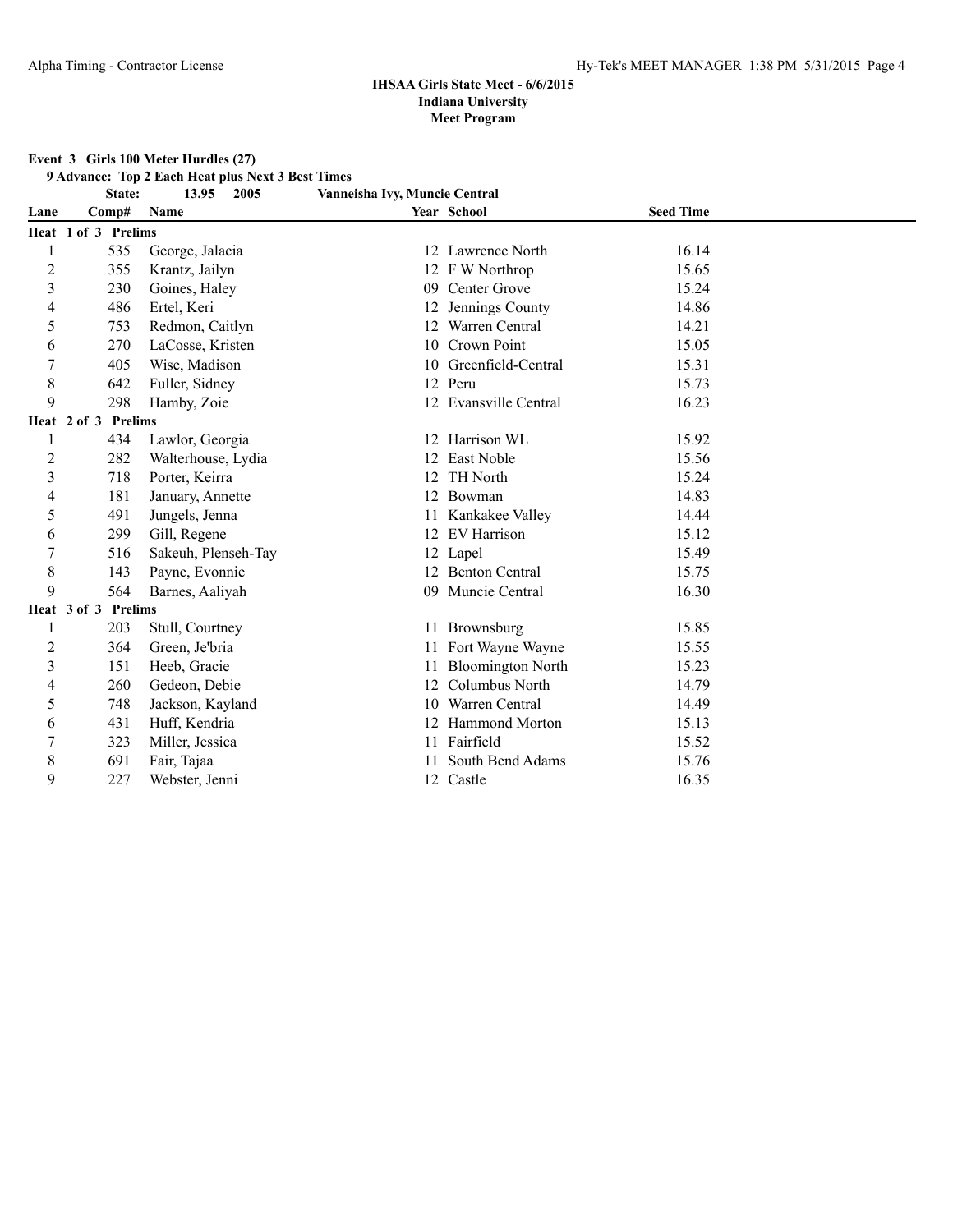**Event 4 Girls 200 Meter Dash (27)**

**9 Advance: Top 2 Each Heat plus Next 3 Best Times**

**State: 23.12 1986 Maicel Malone, North Central Indpls**

| Lane           |                     | Comp#          | Name                 |    | Year School              | <b>Seed Time</b> |  |
|----------------|---------------------|----------------|----------------------|----|--------------------------|------------------|--|
|                | Heat 1 of 3 Prelims |                |                      |    |                          |                  |  |
|                |                     | 758            | Alexander, Samantha  |    | 11 Warsaw Community      | 26.42            |  |
| $\overline{c}$ |                     | 554            | Ravotto, Gabrielle   | 12 | Mishawaka Marian         | 26.02            |  |
| 3              |                     | 741            | Baker, Ashley        | 10 | Warren Central           | 25.71            |  |
| 4              |                     | 164            | Grabowski, Megan     |    | <b>Bloomington South</b> | 24.92            |  |
| 5              |                     | 356            | McGee, Amber         |    | 12 F W Northrop          | 25.15            |  |
| 6              |                     | 540            | Stewart, Peyton      |    | 12 Lawrence North        | 25.34            |  |
|                |                     | 335            | Johnson, India       |    | 10 Fishers               | 25.92            |  |
| 8              |                     | 701            | Montemayer, Brittany | 12 | <b>South Newton</b>      | 26.17            |  |
| 9              |                     | 709            | Main, Aubrey         |    | 12 Southridge            | 26.61            |  |
|                | Heat 2 of 3         | <b>Prelims</b> |                      |    |                          |                  |  |
|                |                     | 720            | Stigall, Keeliegh    |    | TH North                 | 26.34            |  |
| 2              |                     | 417            | Christopher, Camille | 09 | Hamilton Sou             | 26.02            |  |
| 3              |                     | 138            | Simmons, Kyara       | 10 | <b>Ben Davis</b>         | 25.73            |  |
| 4              |                     | 743            | Byrdsong, Bryeana    |    | Warren Central           | 25.00            |  |
| 5              |                     | 647            | Irby, Lynna          | 10 | Pike                     | 25.14            |  |
| 6              |                     | 236            | Rassel, Olivia       | 10 | Center Grove             | 25.57            |  |
| 7              |                     | 344            | Gibson, Rachel       |    | 11 F W Dwenger           | 25.94            |  |
| 8              |                     | 353            | Huckleberry, Lexi    |    | 12 F W Northrop          | 26.04            |  |
| 9              |                     | 573            | Anthony, Chyna       |    | 10 New Albany            | 27.01            |  |
|                | Heat $3$ of $3$     | <b>Prelims</b> |                      |    |                          |                  |  |
|                |                     | 485            | Corya, Justine       | 11 | Jennings County          | 26.29            |  |
| 2              |                     | 447            | Kistler, Lindley     |    | Homestead                | 25.98            |  |
| 3              |                     | 798            | Hubbard, Karen       |    | Westfield                | 25.69            |  |
| 4              |                     | 430            | Cooper, Shana        |    | <b>Bishop Noll</b>       | 25.01            |  |
| 5              |                     | 183            | Scott, Tychina       | 10 | Bowman                   | 25.09            |  |
| 6              |                     | 383            | Miller, Chynna       |    | Gary West Side           | 25.69            |  |
| 7              |                     | 655            | Woods, Oleya         | 10 | Pike                     | 25.98            |  |
| 8              |                     | 774            | Rich, Audrey         |    | Warsaw Community         | 26.22            |  |
| 9              |                     | 300            | Toney, Jordan        | 09 | <b>EV Harrison</b>       | 27.06            |  |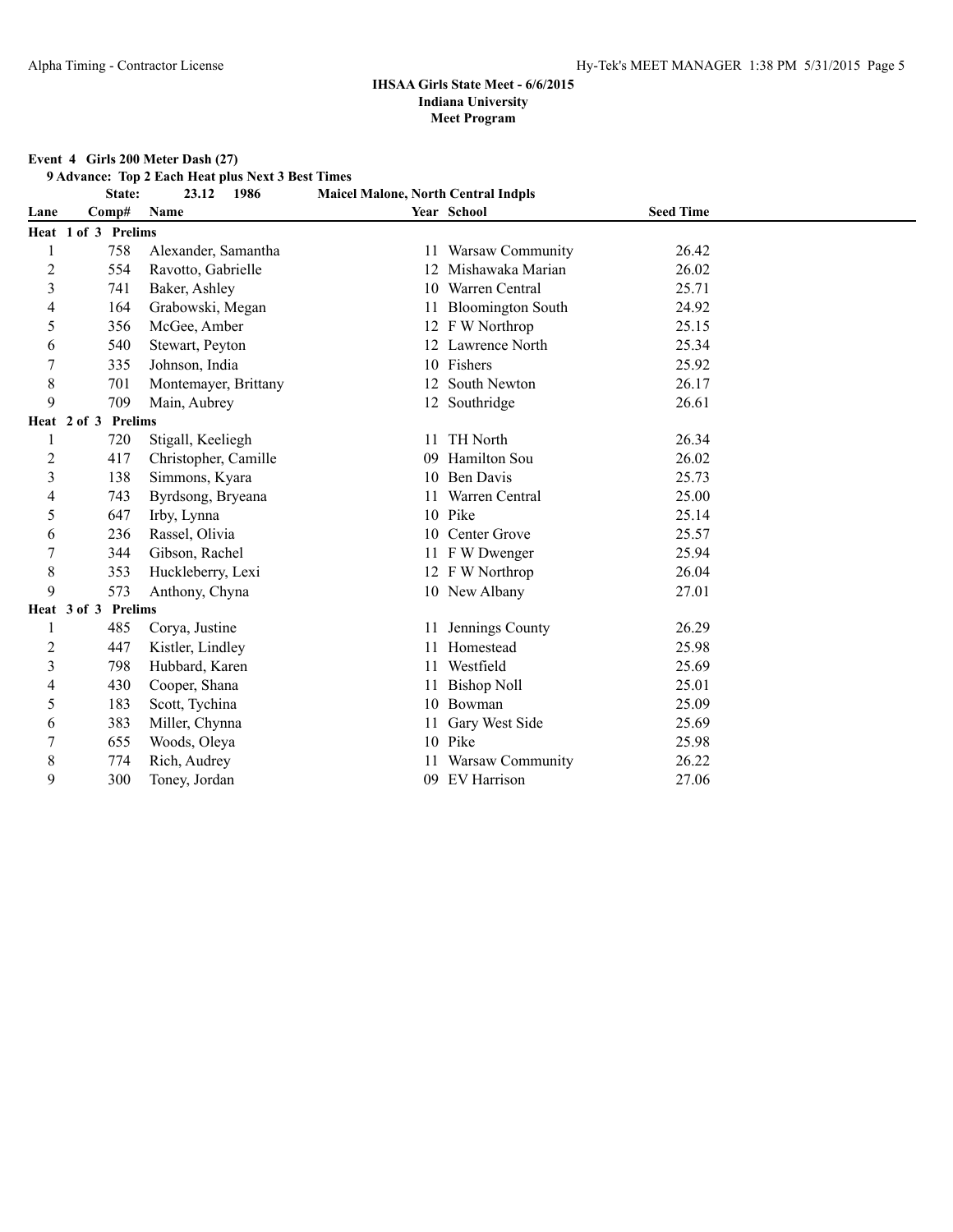**Event 5 Girls 1600 Meter Run (27)**

|           | State:                      | 4:43.46<br>2011       | <b>Waverly Neer, Culver Acade</b> |                         |                  |  |
|-----------|-----------------------------|-----------------------|-----------------------------------|-------------------------|------------------|--|
| Lane      | Comp#                       | <b>Name</b>           |                                   | Year School             | <b>Seed Time</b> |  |
|           | Section 1 of 1 Timed Finals |                       |                                   |                         |                  |  |
| $1-1A$    | 552                         | Rohrer, Anna          | 12                                | Mishawaka               | 4:54.31          |  |
| $5-1B$    | 211                         | Harris, Haley         | 12                                | Carmel                  | 5:04.75          |  |
| $9-1C$    | 733                         | Ferngren, Logan       | 09                                | Valparaiso              | 5:06.27          |  |
| $13-1D$   | 111                         | Heeger, Lauren        | 12                                | Avon                    | 5:09.02          |  |
| $17 - 1E$ | 276                         | Wylie, Hannah         | 09                                | Crown Point             | 5:11.97          |  |
| $21-1F$   | 440                         | Crews, Sienna         | 12                                | Heritage Hills          | 5:22.00          |  |
| $25-1G$   | 807                         | Wilkins, Rachel       | 12                                | Wood Memorial           | 5:26.52          |  |
| $2-2A$    | 120                         | Nicholson, Taylor     | 10                                | Avon                    | 5:01.65          |  |
| $6-2B$    | 288                         | Moore, Sierra         | 12                                | <b>Elkhart Memorial</b> | 5:05.02          |  |
| $10-2C$   | 103                         | Korte, Josey          | 10                                | Angola                  | 5:06.83          |  |
| $14-2D$   | 261                         | Lax, Sierra           | 11                                | Columbus North          | 5:10.39          |  |
| $18-2E$   | 684                         | Backherms, Jessica    | 12                                | <b>Silver Creek</b>     | 5:13.99          |  |
| $22-2F$   | 342                         | Sorg, Kyley           | 09                                | Floyd Central           | 5:22.41          |  |
| $26-2G$   | 465                         | Alatorre, Sofia       | 09                                | Cathedral               | 5:27.24          |  |
| $3-3A$    | 632                         | Jankowski, Emma       |                                   | 10 Penn                 | 5:02.66          |  |
| $7-3B$    | 459                         | Stoffel, Hannah       |                                   | <b>Huntington North</b> | 5:06.15          |  |
| $11-3C$   | 207                         | Dalton, Maddie        | 09                                | Carmel                  | 5:07.31          |  |
| $15-3D$   | 415                         | Bippus, Sabrina       |                                   | 10 Hamilton Sou         | 5:10.78          |  |
| $19-3E$   | 468                         | Free, Katherine       | 11                                | Cathedral               | 5:17.01          |  |
| $23-3F$   | 726                         | Zeck, Devon           | 10                                | <b>TH</b> North         | 5:22.49          |  |
| $27-3G$   | 522                         | Hodson, Kayley        | 11                                | Lawrence Central        | 5:28.70          |  |
| $4-4A$    | 424                         | Nichwitz, Rachel      | 12                                | <b>Hamilton Sou</b>     | 5:04.19          |  |
| $8-4B$    | 662                         | Ball, Kyra            | 11                                | Portage                 | 5:06.19          |  |
| $12-4C$   | 220                         | Metzger, Stacey       |                                   | Carroll (Fw)            | 5:07.79          |  |
| $16-4D$   | 681                         | Barker, Jenna         | 09                                | Seton Catholic          | 5:11.21          |  |
| $20 - 4E$ | 751                         | Jones, Constance Hope | 12                                | Warren Central          | 5:19.91          |  |
| $24-4F$   | 682                         | Winter, Megan         |                                   | 11 Seymour              | 5:25.26          |  |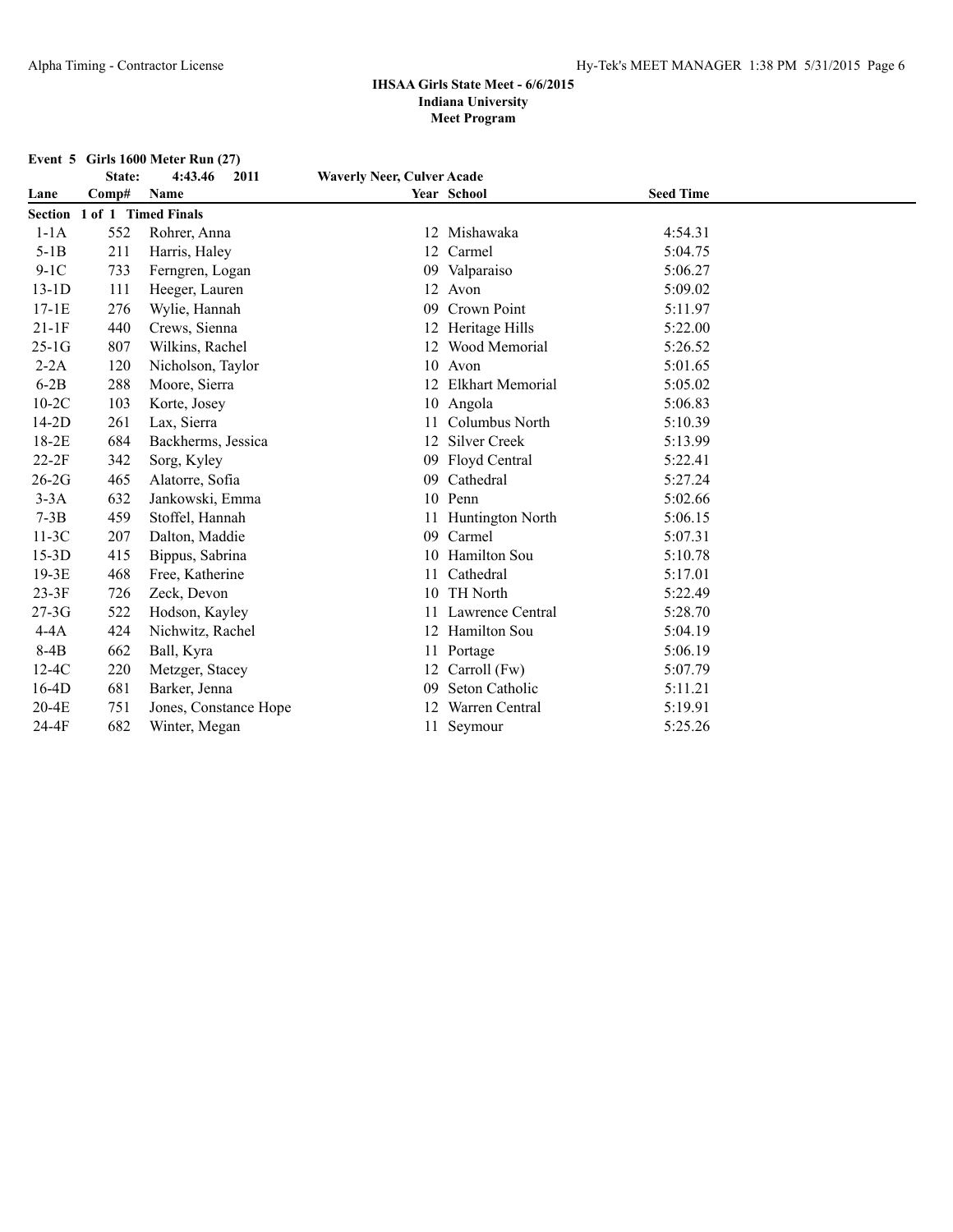**Event 6 Girls 4x100 Meter Relay (27)**

**State: 45.75 2003 Ft Wayne Northrup**

|                | Adams, Rox, Carr, Robinson |                                 |                              |                              |  |  |  |
|----------------|----------------------------|---------------------------------|------------------------------|------------------------------|--|--|--|
| Lane           | Comp#<br><b>Team</b>       |                                 | Relay                        | <b>Seed Time</b>             |  |  |  |
| Section        | 1 of 3 Timed Finals        |                                 |                              |                              |  |  |  |
|                | Center Grove               |                                 | A                            | 50.58                        |  |  |  |
|                | 1) 230 Goines, Haley 09    | 2) 237 Rau, Lauren 11           | 3) 239 Utterback, Allison 10 | 4) 236 Rassel, Olivia 10     |  |  |  |
|                | 5) 233 Long, Victoria 12   | 6) 238 Rizzi, Jackie 12         | 7) 234 Passafiume, Athena 09 | 8) 240 Wheat, Ashley 09      |  |  |  |
| $\overline{c}$ | Lake Central               |                                 | A                            | 49.91                        |  |  |  |
|                | 1) 500 Blair, Holly 12     | 2) 508 McKenzie, Tori 11        | 3) 505 Glover, Brooke 10     | 4) 502 DiNino, Renee 11      |  |  |  |
|                | 5) 504 Earving, Alaysha 09 | 6) 506 Hubbard, Zh'ane 09       | 7) 499 Bell, Samantha 11     |                              |  |  |  |
| 3              | New Albany                 |                                 | А                            | 49.85                        |  |  |  |
|                | 1) 574 Bell, Aaliyah 11    | 2) 575 Boyd, Christine 12       | 3) 581 Scrivner, Savannah 12 | 4) 573 Anthony, Chyna 10     |  |  |  |
|                | 5) 577 Cathey, Allyson 09  | 6) 578 Dierking, Kyle 10        | 7) 580 Mfochive, Micol 12    | 8) 576 Candler, Demarre 11   |  |  |  |
| 4              | Lawrence Central           |                                 | $\mathbf{A}$                 | 49.35                        |  |  |  |
|                | 1) 527 Stott, Lakara 11    | 2) 519 Harper, Adreana 09       | 3) 525 Simmons, De'Aira 09   | 4) 521 Herring, Kyndal 11    |  |  |  |
|                | 5) 524 Norwood, Jai-lyn 09 | 6) 523 Jones, Jimmesia 09       | 7) 526 Smith, Kayla 12       | 8) 520 Harris, Caroline 10   |  |  |  |
| 5              | Jeffersonville             |                                 | A                            | 49.37                        |  |  |  |
|                | 1) 480 Lacy, Hailey 11     | 2) 475 Adams-LeMaster, Haley 09 | 3) 481 Lewis, Chelsea 12     | 4) 479 Henry, Jhala 10       |  |  |  |
|                | 5) 477 Davis, Elexus 11    | 6) 482 Roseman, Larrisa 09      | 7) 484 Williams, Asia 11     |                              |  |  |  |
| 6              | Chesterton                 |                                 | A                            | 49.83                        |  |  |  |
|                | 1) 243 Molnar, Brianna 09  | 2) 248 Tumbas, Emma 10          | 3) 249 Warren, Samantha 11   | 4) 250 Wilson, Molly 11      |  |  |  |
|                | 5) 246 Smith, Alex 09      | 6) 242 Borzych, Brittany 12     | 7) 241 Bell, Desiree 11      | 8) 244 Peters, Autianna 12   |  |  |  |
| 7              | <b>Evansville Bosse</b>    |                                 | A                            | 50.08                        |  |  |  |
|                | 1) 290 Bailey, Kiara 10    | 2) 291 Bradley, Sariah 12       | 3) 295 Hunter, Yamani 12     | 4) 296 Leary, Ariah 10       |  |  |  |
|                | 5) 293 Carter, Natalya 09  | 6) 294 Cassidy, Megan 09        | 7) 289 Adams, Ma'nya 09      | 8) 292 Burkhart, Sydney 10   |  |  |  |
| 8              | Mt. Vernon                 |                                 | $\overline{A}$               | 50.60                        |  |  |  |
|                | 1) 560 Bush, Savannah 11   | 2) 561 Cole, Cydney 09          | 3) 562 Green, Brooke 10      | 4) 563 Randall, Abigail 12   |  |  |  |
|                | 5) 558 Brown, Darra 09     | 6) 559 Bulla, Stefanie 12       |                              |                              |  |  |  |
| 9              | Roncalli                   |                                 | A                            | 51.57                        |  |  |  |
|                | 1) 670 Harris, Halle 12    | 2) 667 Clarke, Morgan 10        | 3) 668 DeWitt, Maddison 10   | 4) 673 Saylor, Paige 10      |  |  |  |
|                | 5) 665 Asher, Josie 10     | 6) 671 Jahnke, Izzy 09          | 7) 672 Origer, Olivia 09     | 8) 669 Guerrettaz, Hayley 10 |  |  |  |
|                |                            |                                 |                              |                              |  |  |  |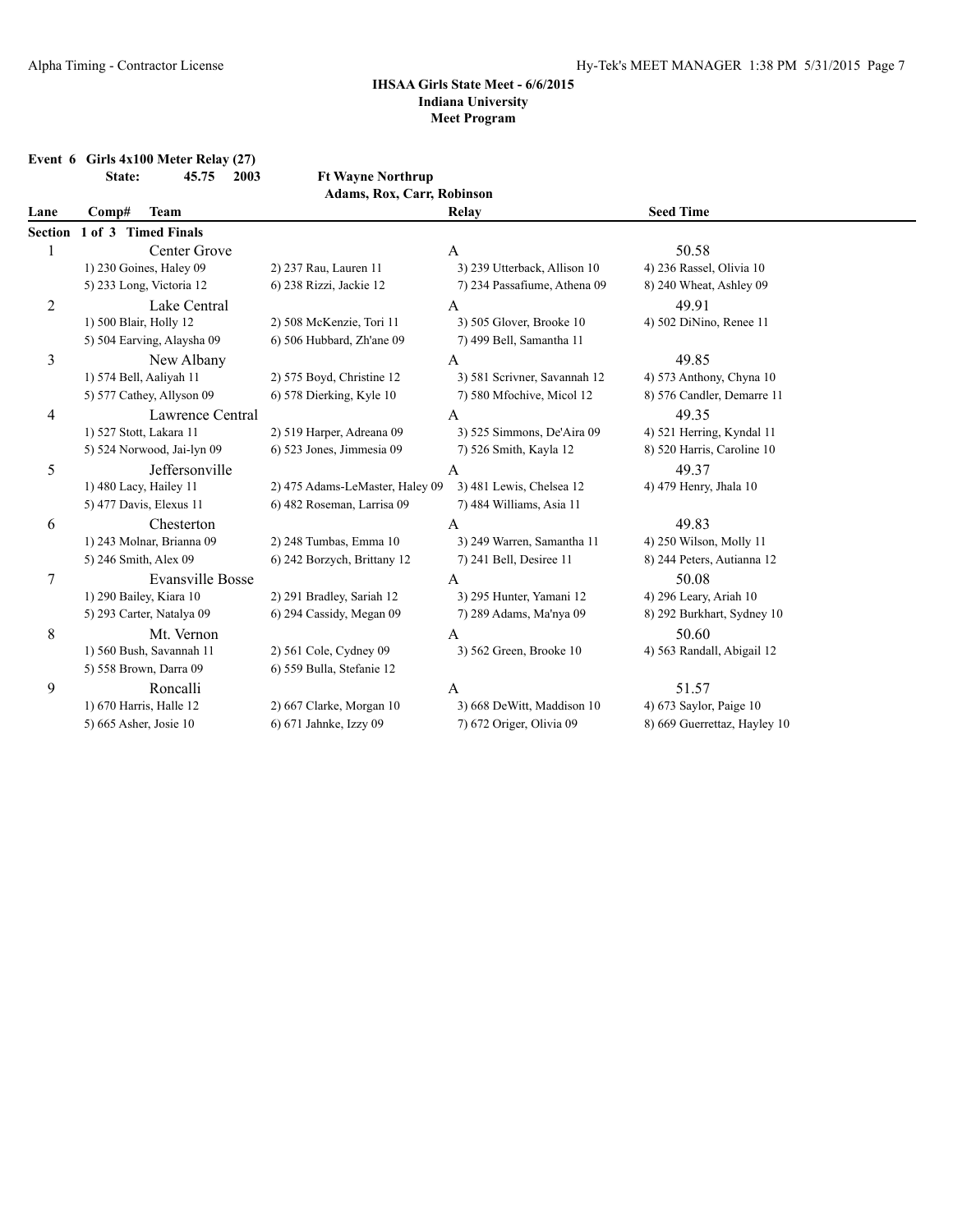|                | Section 2 of 3 Timed Finals(Event 6 Girls 4x100 Meter Relay (27)) |                               |                              |                                 |
|----------------|-------------------------------------------------------------------|-------------------------------|------------------------------|---------------------------------|
| 1              | Fairfield                                                         |                               | A                            | 49.18                           |
|                | 1) 320 Armbruster, Chloe 11                                       | 2) 323 Miller, Jessica 11     | 3) 322 Lau, Cierra 10        | 4) 324 Miller, Riley 11         |
|                | 5) 321 Kitson, Brittany 12                                        | 6) 325 Sceniak, Winifred 10   |                              |                                 |
| $\overline{c}$ | Fort Wayne North Side                                             |                               | A                            | 48.96                           |
|                | 1) 349 Moore, Nakayla 09                                          | 2) 346 Hawthorne, Ke'ondra 11 | 3) 350 Tabron, Jordan 11     | 4) 348 Jenkins, Jasmine 12      |
|                | 5) 345 Burton, Danitria 10                                        | 6) 347 James, Cyan 09         |                              |                                 |
| 3              | <b>Brebeuf Jesuit Preparatory</b>                                 |                               | A                            | 48.90                           |
|                | 1) 199 Smith, Jordan 09                                           | 2) 185 Anderson, Yasmine 09   | 3) 197 Ozobu, Gold 12        | 4) 194 McDuffie, Devin 11       |
|                | 5) 193 McCarroll, Dorian 11                                       | 6) 191 Kumar, Shaili 11       | 7) 198 Sakai, Alexandra 09   | 8) 186 Brase, Samantha 10       |
| 4              | <b>Bloomington South</b>                                          |                               | A                            | 48.54                           |
|                | 1) 166 Kao, Addy 09                                               | 2) 170 Morrone, Emily 12      | 3) 157 Bomba, Cydney 11      | 4) 164 Grabowski, Megan 11      |
|                | 5) 160 Ehman, Emily 11                                            | 6) 159 Coleman, Amanda 11     | 7) 171 Oyler, Meg 11         |                                 |
| 5              | Avon                                                              |                               | A                            | 48.61                           |
|                | 1) 110 Ellis, Monique 12                                          | 2) 109 Ellis, Lanique 12      | 3) 122 Shelton, Stacie 10    | 4) 117 Mitchell, Diamond 10     |
|                | 5) 106 Anderson, Natalie 12                                       | 6) 119 Newbern, Lauren 10     | 7) 108 Centers, Vanessa 09   | 8) 123 Simmons, Courtnee 10     |
| 6              | <b>Fishers</b>                                                    |                               | A                            | 48.77                           |
|                | 1) 326 Banks, Brooklyn 11                                         | 2) 328 Carver, Paris 10       | 3) 334 Harrison, Danielle 09 | 4) 335 Johnson, India 10        |
|                | 5) 330 Fletchall, Emily 12                                        | 6) 331 Grace, Brianna 11      | 7) 327 Berndt, Salynda 12    | 8) 329 Clark, Maryna 12         |
| $\tau$         | Lawrence North                                                    |                               | A                            | 48.99                           |
|                | 1) 533 Colvin, Nijah 10                                           | 2) 535 George, Jalacia 12     | 3) 540 Stewart, Peyton 12    | 4) 541 Windler, Sierra 10       |
|                | 5) 534 Corbin, Hayli 12                                           | 6) 530 Brown, Breanna 11      | 7) 531 Byrd, Geneva 10       | 8) 529 Bailey, Ravin 12         |
| 8              | Terre Haute North Vigo                                            |                               | $\mathbf{A}$                 | 49.31                           |
|                | 1) 724 Williams, Stephanie 10                                     | 2) 721 Tilstra-Smith, Anna 11 | 3) 720 Stigall, Keeliegh 11  | 4) 718 Porter, Keirra 12        |
|                | 5) 716 McCloud, Nicole 10                                         | 6) 722 Tovey, Molly 10        | 7) 715 Brewer, Jamekia 09    | 8) 725 Zaher, Janan 10          |
| 9              | Bowman Leadership Academy                                         |                               | $\mathsf{A}$                 | 49.33                           |
|                | 1) 183 Scott, Tychina 10                                          | 2) 181 January, Annette 12    | 3) 180 Foster, Kylea 12      | 4) 184 Stalling, Ivory Renea 12 |
|                | 5) 182 Kirk, Josephine 11                                         |                               |                              |                                 |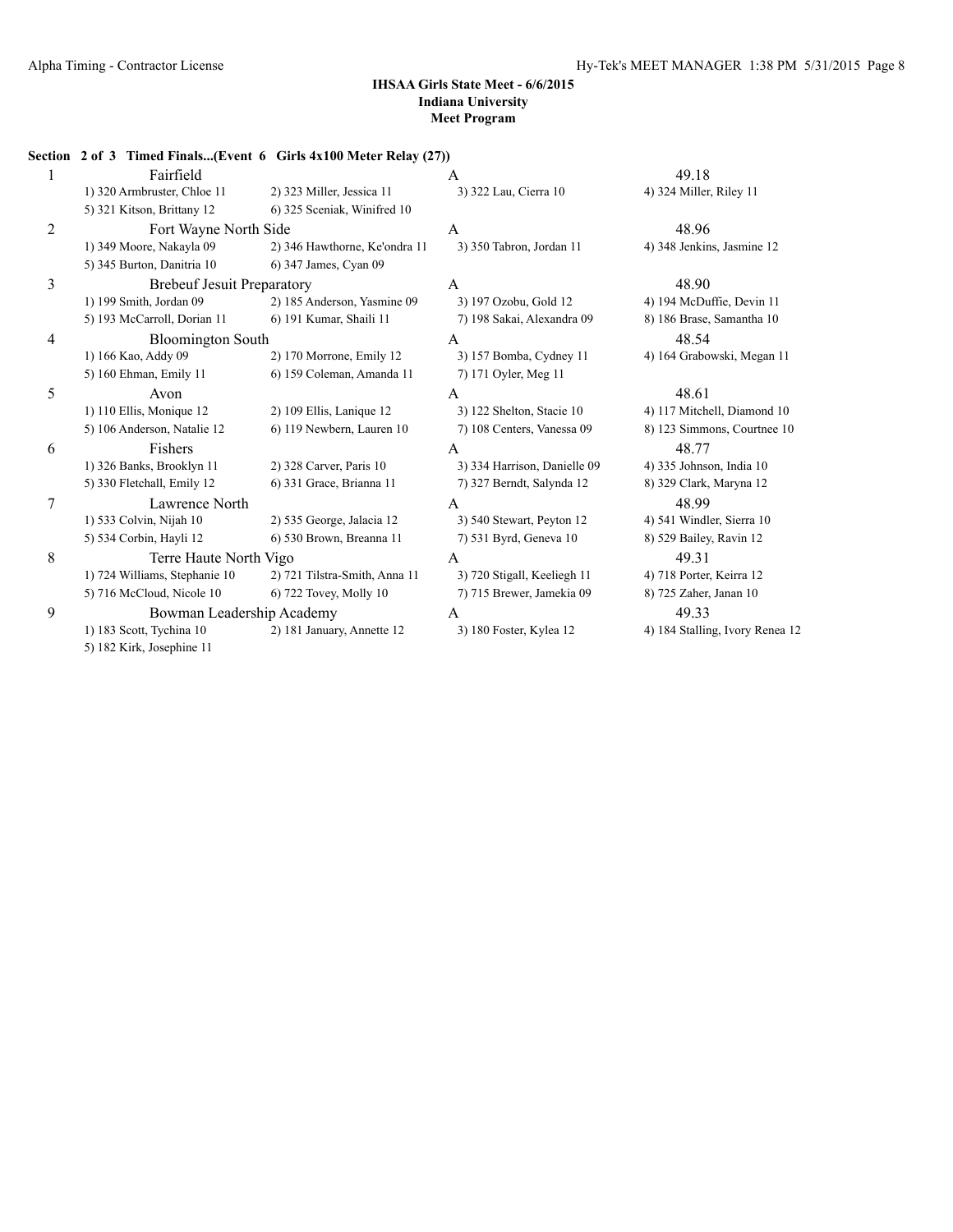|                |                                | Section 3 of 3 Timed Finals(Event 6 Girls 4x100 Meter Relay (27)) |                                 |                             |
|----------------|--------------------------------|-------------------------------------------------------------------|---------------------------------|-----------------------------|
|                | North Central (Indianapolis)   |                                                                   | A                               | 48.38                       |
|                | 1) 612 Stapleton, Dezi 10      | 2) 608 Miles, Amani 10                                            | 3) 603 Flemings, Amoni 11       | 4) 610 Robinson, Chelsea 12 |
|                | 5) 607 Maxey, Jennie Lee 10    | 6) 604 Gibson, Raven 11                                           | 7) 605 Jones, Courtney 10       | 8) 602 Carson, Jasmine 09   |
| $\overline{2}$ | Pike                           |                                                                   | A                               | 48.33                       |
|                | 1) 648 Jackson, Kim 12         | 2) 655 Woods, Oleya 10                                            | 3) 656 Wright, Mikayla 10       | 4) 643 Brown, Sandra 11     |
|                | 5) 652 Martin, Sydney 10       | 6) 645 Gray, Ariel 12                                             | 7) 646 Greene, Victoria 11      | 8) 653 Rascoe, LeRae 10     |
| 3              | Hamilton Southeastern          |                                                                   | A                               | 48.30                       |
|                | 1) 417 Christopher, Camille 09 | 2) 416 Brooks-Edson, Jada 09                                      | 3) 420 Mackenzie, Mia 09        | 4) 423 McKinney, Deneen 11  |
|                | 5) 419 Jenkins, Alexa 11       | 6) 425 Obear, Emily 12                                            | 7) 426 Perry, Angela 09         | 8) 427 Perry, Ashley 11     |
| 4              | <b>Ben Davis</b>               |                                                                   | A                               | 46.86                       |
|                | 1) 134 Brown, Sheniya 09       | 2) 136 Collier, Dajia 11                                          | 3) 138 Simmons, Kyara 10        | 4) 140 Woodson, Ra'Von 11   |
|                | 5) 135 Campbell, Ralen 10      | 6) 139 Simms, Jaylinn 10                                          | 7) 137 Jones, Di'Aira 09        | 8) 142 Young, Erynn 11      |
| 5              | Homestead                      |                                                                   | $\overline{A}$                  | 48.18                       |
|                | 1) 451 Morales, Zea 11         | 2) 456 Williams, Morgann 12                                       | 3) 447 Kistler, Lindley 11      | 4) 457 Wright, Cezi 11      |
|                | 5) 449 Lee, Erica 11           | 6) 443 Couch, Alyssa 09                                           | 7) 445 Crocker, Madi 10         | 8) 448 LaBelle, Jordan 11   |
| 6              | Warren Central                 |                                                                   | A                               | 48.24                       |
|                | 1) 741 Baker, Ashley 10        | 2) 743 Byrdsong, Bryeana 11                                       | 3) 752 Jordan, Jasmyne 12       | 4) 753 Redmon, Caitlyn 12   |
|                | 5) 748 Jackson, Kayland 10     | 6) 757 Wilson, Nidjah 10                                          |                                 |                             |
| 7              | South Bend Adams               |                                                                   | A                               | 48.34                       |
|                | 1) 691 Fair, Tajaa 11          | 2) 693 Mittiga, Catherine 11                                      | 3) 696 Wiederrecht, Katheryn 11 | 4) 692 Lottie, Jessiyah 10  |
|                | 5) 697 Woods, Ahmanah 12       | 6) 698 Wright, Tyara 11                                           |                                 |                             |
| 8              | Warsaw Community               |                                                                   | A                               | 48.44                       |
|                | 1) 767 Harter, Mariah 12       | 2) 758 Alexander, Samantha 11                                     | 3) 763 Curtis, Abbi 09          | 4) 774 Rich, Audrey 11      |
|                | 5) 759 Armey, Raina 09         | 6) 764 Davis, Shunterra 09                                        |                                 |                             |
| 9              | Fort Wayne Northrop            |                                                                   | A                               | 48.52                       |
|                | 1) 352 Earley, Kamiyah 09      | 2) 353 Huckleberry, Lexi 12                                       | 3) 354 Jones, Aliyah 09         | 4) 357 Muhammad, Kyara 10   |
|                | 5) 356 McGee, Amber 12         | 6) 355 Krantz, Jailyn 12                                          | 7) 359 Wagner, Lauren 11        | 8) 360 Weemes, Cierra 11    |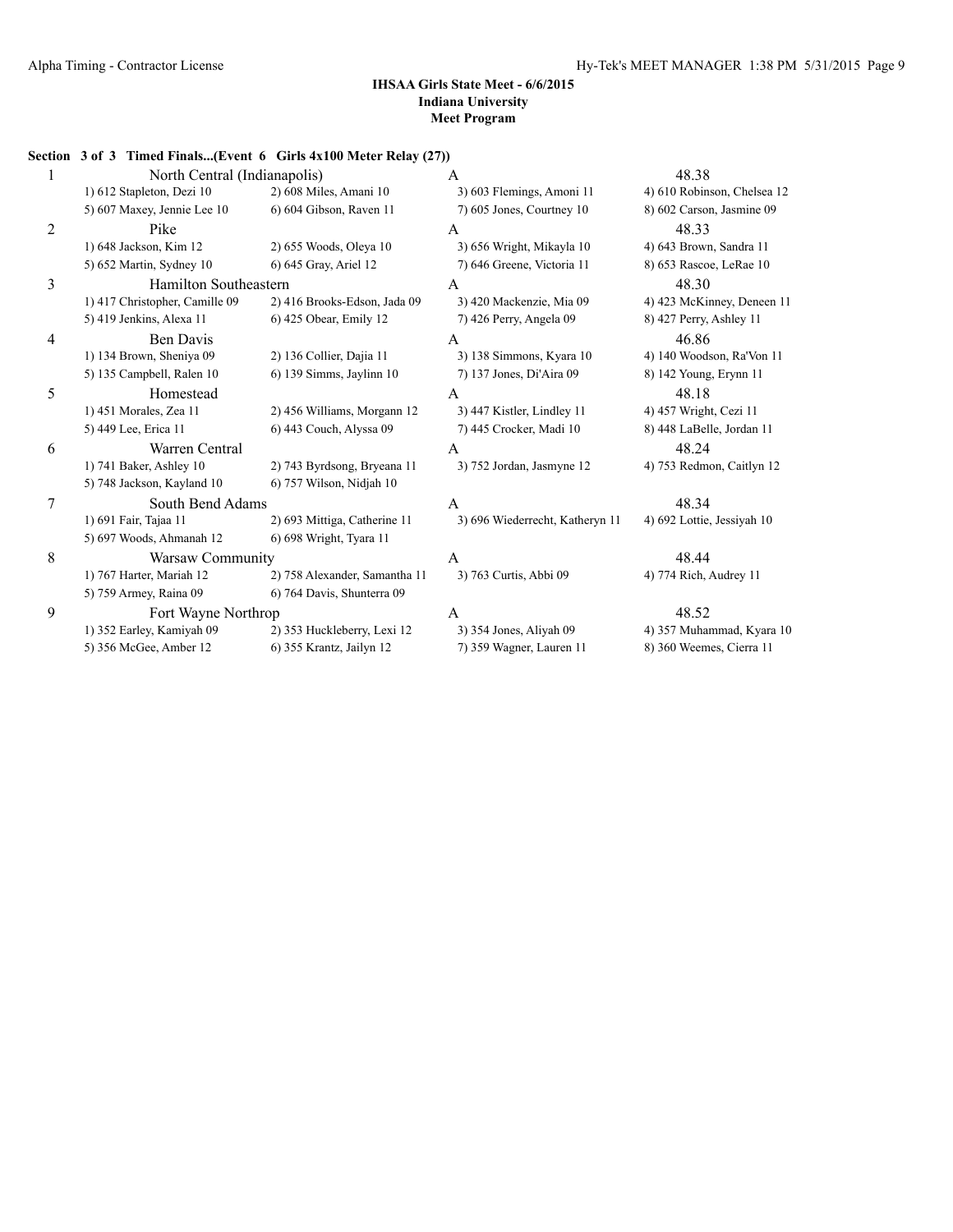**Event 7 Girls 400 Meter Dash (27)**<br>**State:** 52.42 1986

|                | State:                      | 52.42<br>1986       | <b>Maicel Malone, North Central Indpls</b> |                          |                  |  |
|----------------|-----------------------------|---------------------|--------------------------------------------|--------------------------|------------------|--|
| Lane           | Comp#                       | Name                |                                            | Year School              | <b>Seed Time</b> |  |
| Section        | 1 of 3 Timed Finals         |                     |                                            |                          |                  |  |
|                | 374                         | Koehl, Olivia       |                                            | Franklin Central         | 59.86            |  |
| $\overline{2}$ | 480                         | Lacy, Hailey        |                                            | Jeffersonville           | 59.77            |  |
| 3              | 473                         | Stout, Annie        | 10                                         | Jasper                   | 59.36            |  |
| 4              | 266                         | Rouster, Whitney    |                                            | Covenant Christi         | 59.17            |  |
| 5              | 589                         | Saylor, Rachel      | 11                                         | New Prairie              | 59.18            |  |
| 6              | 360                         | Weemes, Cierra      |                                            | 11 F W Northrop          | 59.25            |  |
|                | 749                         | Johnson, Dejah      |                                            | 10 Warren Central        | 59.48            |  |
| 8              | 173                         | Richards, Ellen     |                                            | 11 Bloomington South     | 59.81            |  |
| 9              | 223                         | Peach, McKenna      |                                            | 11 Castle                | 1:00.43          |  |
|                | Section 2 of 3 Timed Finals |                     |                                            |                          |                  |  |
|                | 460                         | Coan, Rebecca       |                                            | 11 Bishop Chartard       | 59.10            |  |
| $\overline{c}$ | 208                         | Dixon, Rachel       |                                            | Carmel                   | 58.57            |  |
| 3              | 328                         | Carver, Paris       | 10                                         | Fishers                  | 58.52            |  |
| 4              | 233                         | Long, Victoria      | 12                                         | Center Grove             | 57.88            |  |
| 5              | 146                         | Campbell, Jaela     |                                            | <b>Bloomington North</b> | 58.10            |  |
| 6              | 439                         | Bradley, Isabel     |                                            | Heritage Christian       | 58.25            |  |
| 7              | 697                         | Woods, Ahmanah      | 12                                         | South Bend Adams         | 58.53            |  |
| 8              | 791                         | Cruz, Amairany      |                                            | 12 West Noble            | 58.65            |  |
| 9              | 497                         | Newman, Olivia      |                                            | 12 Lafayette Je          | 59.11            |  |
|                | Section 3 of 3 Timed Finals |                     |                                            |                          |                  |  |
|                | 551                         | Moody, Ayanna       |                                            | 12 Mishawaka             | 57.42            |  |
| $\overline{c}$ | 314                         | Mulzer, Mallory     |                                            | 11 EV Reitz Memoria      | 57.21            |  |
| 3              | 358                         | Phillips, Breanna   |                                            | 10 F W Northrop          | 56.85            |  |
| 4              | 647                         | Irby, Lynna         |                                            | 10 Pike                  | 54.96            |  |
| 5              | 380                         | Christian, Antonise |                                            | 10 Gary West Side        | 55.89            |  |
| 6              | 550                         | McLemore, Jasmine   | 11                                         | Michigan City            | 56.67            |  |
| 7              | 557                         | Coleman, Olivia     |                                            | 12 Mt Vernon Fortvi      | 57.01            |  |
| 8              | 605                         | Jones, Courtney     |                                            | North Centra             | 57.26            |  |
| 9              | 286                         | Young, Makaya       |                                            | 11 Elkhart Central       | 57.67            |  |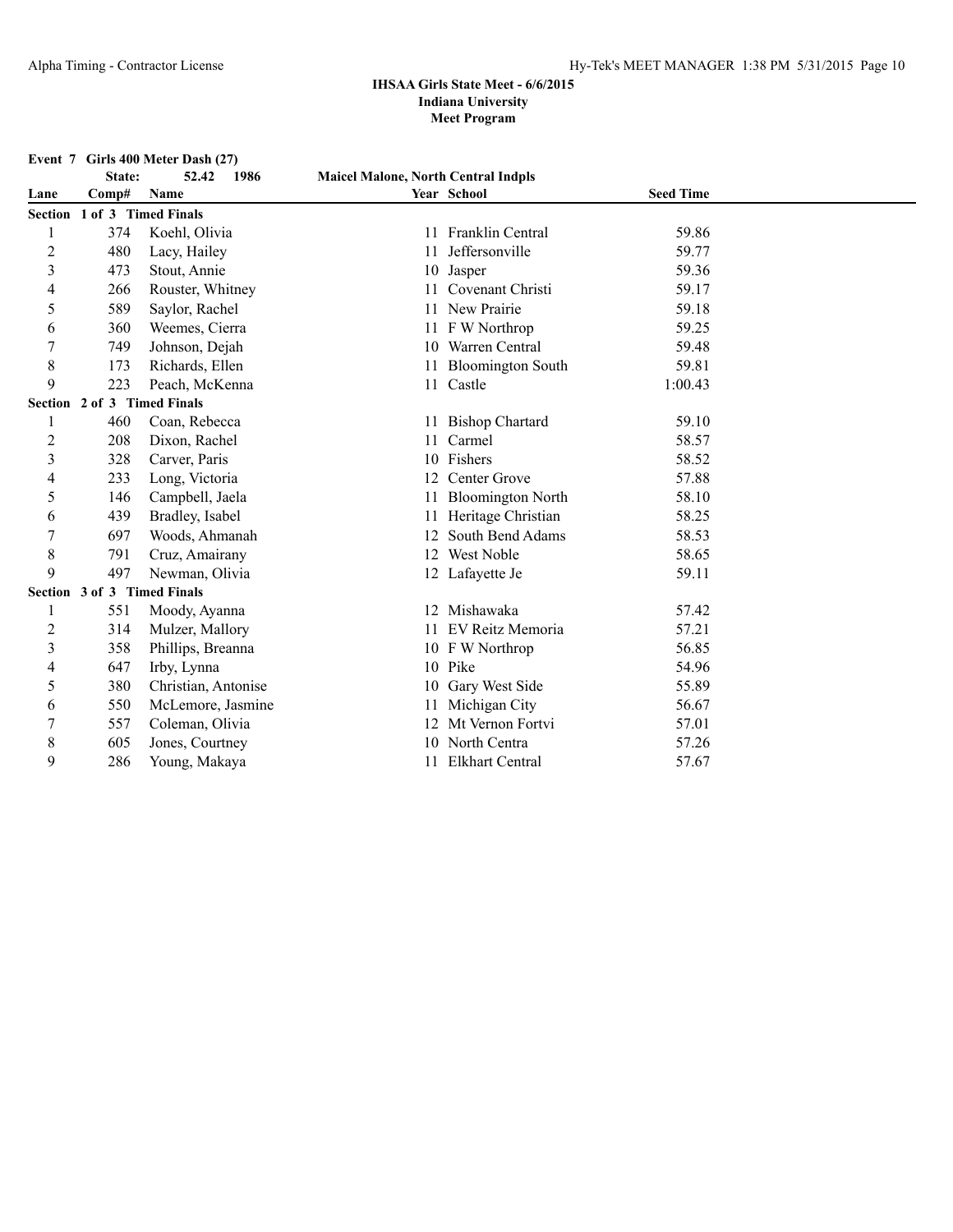**Event 8 Girls 300 Meter Hurdles (27)**

|                | State:                      | 41.36<br>6/6/2014     | <b>Symone Black, FW Concordia</b> |                        |                  |  |
|----------------|-----------------------------|-----------------------|-----------------------------------|------------------------|------------------|--|
| Lane           | Comp#                       | Name                  |                                   | Year School            | <b>Seed Time</b> |  |
|                | Section 1 of 3 Timed Finals |                       |                                   |                        |                  |  |
|                | 579                         | Eze, Ucheoma          |                                   | 11 New Albany          | 47.55            |  |
| $\overline{2}$ | 461                         | Ernst, Teresa         | 11                                | <b>Bishop Chartard</b> | 47.23            |  |
| 3              | 277                         | Song, Athena          |                                   | 09 Culver Academies    | 47.11            |  |
| 4              | 262                         | Malone, Olivia        |                                   | 12 Columbus North      | 47.04            |  |
| 5              | 362                         | Houston, KiMaya       |                                   | 10 F W South Side      | 47.05            |  |
| 6              | 752                         | Jordan, Jasmyne       |                                   | Warren Central         | 47.06            |  |
|                | 804                         | Denham, Abby          |                                   | 10 White River Valley  | 47.14            |  |
| 8              | 405                         | Wise, Madison         |                                   | 10 Greenfield-Central  | 47.49            |  |
| 9              | 298                         | Hamby, Zoie           |                                   | 12 Evansville Central  | 47.98            |  |
|                | Section 2 of 3 Timed Finals |                       |                                   |                        |                  |  |
|                | 470                         | Sanders, Olivia       |                                   | 11 Cathedral           | 46.80            |  |
| $\overline{2}$ | 245                         | Raffin, Teresa        | 12                                | Chesterton             | 46.46            |  |
| 3              | 365                         | Griffin, Demetria     |                                   | 12 Fort Wayne Wayne    | 46.09            |  |
| 4              | 420                         | Mackenzie, Mia        |                                   | 09 Hamilton Sou        | 45.71            |  |
| 5              | 658                         | Burgess, Samantha     | 12                                | Plainfield             | 45.72            |  |
| 6              | 766                         | Eckert, Nicole        |                                   | Warsaw Community       | 45.77            |  |
| 7              | 181                         | January, Annette      |                                   | 12 Bowman              | 46.41            |  |
| 8              | 264                         | Capelle, Sidney       |                                   | 11 Corydon Central     | 46.76            |  |
| 9              | 357                         | Muhammad, Kyara       |                                   | 10 F W Northrop        | 47.02            |  |
|                | Section 3 of 3 Timed Finals |                       |                                   |                        |                  |  |
| 1              | 151                         | Heeb, Gracie          |                                   | 11 Bloomington North   | 45.45            |  |
| 2              | 516                         | Sakeuh, Plenseh-Tay   |                                   | 12 Lapel               | 45.03            |  |
| 3              | 491                         | Jungels, Jenna        |                                   | 11 Kankakee Valley     | 44.62            |  |
| 4              | 486                         | Ertel, Keri           | 12                                | Jennings County        | 43.96            |  |
| 5              | 270                         | LaCosse, Kristen      |                                   | 10 Crown Point         | 44.23            |  |
| 6              | 590                         | Vogeler, Allison      |                                   | 12 New Prairie         | 44.50            |  |
| 7              | 780                         | Deryn, Alex           |                                   | 10 West Lafayette      | 44.98            |  |
| 8              | 696                         | Wiederrecht, Katheryn |                                   | South Bend Adams       | 45.35            |  |
| 9              | 206                         | Cowen, Jessica        |                                   | 10 Carmel              | 45.66            |  |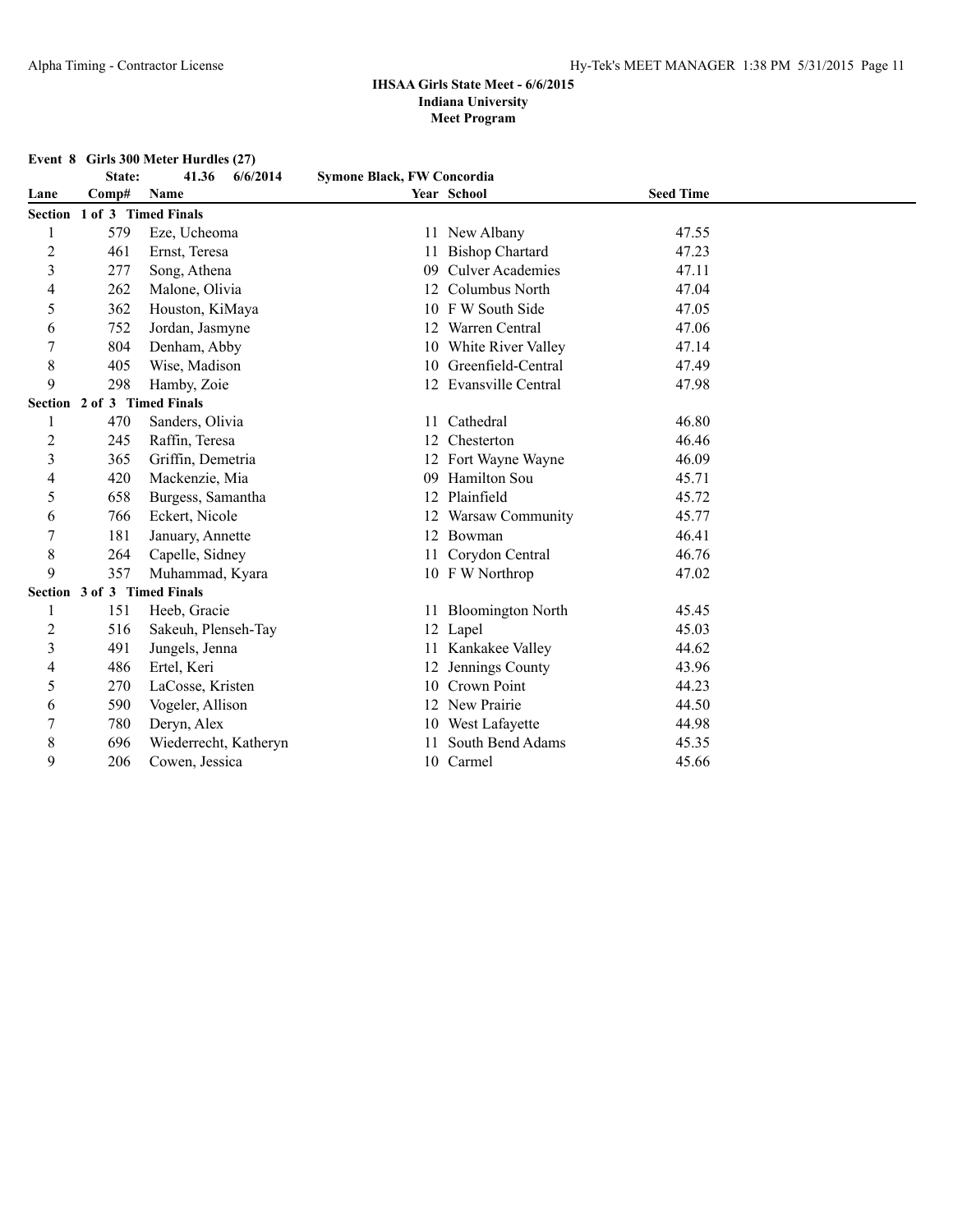**Event 9 Girls 800 Meter Run (27)**<br>**State:** 2:07.91 2011

|         | State:                      | 2:07.91<br>2011    | <b>Brittany Neeley, Eastern Greentown</b> |                     |                  |  |
|---------|-----------------------------|--------------------|-------------------------------------------|---------------------|------------------|--|
| Lane    | Comp#                       | Name               |                                           | Year School         | <b>Seed Time</b> |  |
|         | Section 1 of 2 Timed Finals |                    |                                           |                     |                  |  |
| $1-1A$  | 708                         | Sullivan, Erin     | 10                                        | Southport           | 2:17.93          |  |
| $5-1B$  | 644                         | Campbell, Danielle | 12                                        | Pike                | 2:19.54          |  |
| $9-1C$  | 101                         | Vale, Kellyn       | 12                                        | Andrean             | 2:21.21          |  |
| $13-1D$ | 492                         | Kent, Brittany     | 10                                        | Kankakee Valley     | 2:23.03          |  |
| $2-2A$  | 455                         | Walther, Grace     |                                           | Homestead           | 2:18.13          |  |
| $6-2B$  | 514                         | Zajac, Megan       | 12                                        | Lake Central        | 2:19.88          |  |
| $10-2C$ | 231                         | Hickey, Taylor     | 11                                        | Center Grove        | 2:21.43          |  |
| $3-3A$  | 688                         | Shields, Maggie    | 12                                        | <b>Silver Creek</b> | 2:18.44          |  |
| $7-3B$  | 403                         | Cook, Sydney       | 09                                        | Greenfield-Central  | 2:20.43          |  |
| $11-3C$ | 339                         | Barba, Faith       | 09                                        | Floyd Central       | 2:22.18          |  |
| $4-4A$  | 727                         | Sprinkles, Jessica | 11                                        | Tipton              | 2:18.50          |  |
| $8-4B$  | 664                         | Wade, Bayley       | 10                                        | Providence          | 2:20.65          |  |
| $12-4C$ | 711                         | Rueda, Savannah    | 12                                        | Southwestern        | 2:22.75          |  |
|         | Section 2 of 2 Timed Finals |                    |                                           |                     |                  |  |
| $1-1A$  | 659                         | Woodford, Samantha | 12                                        | Plainfield          | 2:13.71          |  |
| $5-1B$  | 211                         | Harris, Haley      | 12                                        | Carmel              | 2:15.01          |  |
| $9-1C$  | 440                         | Crews, Sienna      |                                           | Heritage Hills      | 2:16.69          |  |
| $13-1D$ | 661                         | Wright, Allie      | 12                                        | Plymouth            | 2:17.55          |  |
| $2-2A$  | 120                         | Nicholson, Taylor  | 10                                        | Avon                | 2:14.24          |  |
| $6-2B$  | 723                         | Welker, Lindsay    | 11                                        | TH North            | 2:15.50          |  |
| $10-2C$ | 811                         | Meyers, Sydney     | 12                                        | Zionsville          | 2:16.81          |  |
| $14-2D$ | 377                         | Talhelm, Brooke    |                                           | Franklin Central    | 2:17.56          |  |
| $3-3A$  | 212                         | Harris, Kelsey     | 12                                        | Carmel              | 2:14.27          |  |
| $7-3B$  | 657                         | Kiser, Madison     | 10                                        | Pioneer             | 2:15.66          |  |
| $11-3C$ | 459                         | Stoffel, Hannah    |                                           | Huntington North    | 2:17.36          |  |
| $4-4A$  | 782                         | Hubbard, Susan     | 12                                        | West Lafayette      | 2:14.44          |  |
| $8-4B$  | 361                         | Grider, Abigail    |                                           | 12 F W South Side   | 2:15.97          |  |
| $12-4C$ | 468                         | Free, Katherine    | 11                                        | Cathedral           | 2:17.43          |  |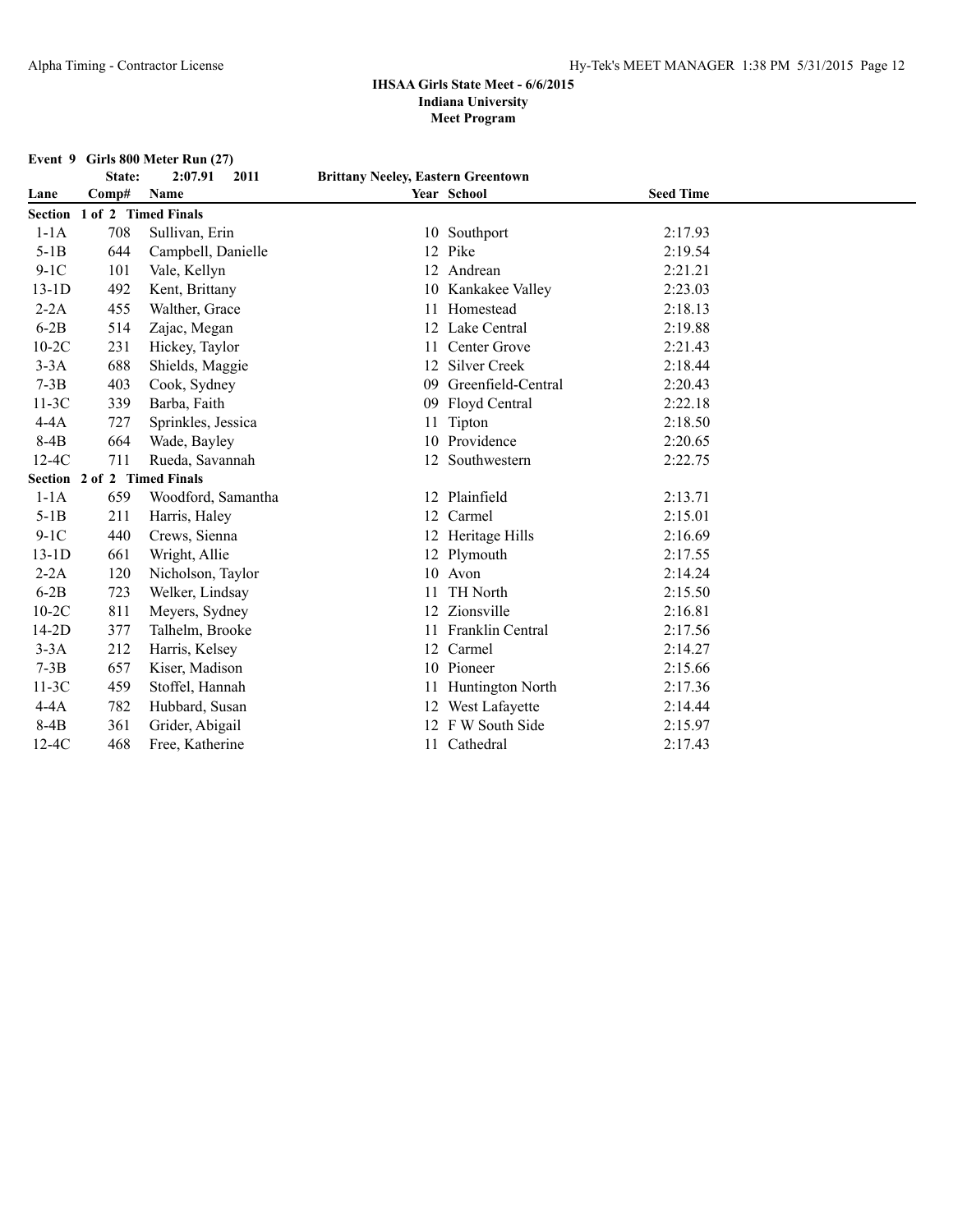**Event 10 Girls 3200 Meter Run (27)**<br>**State:** 10:14.43 6/6/2014

|         | State:              | 10:14.43<br>6/6/2014 | Anna Rohrer, Mishawaka |                          |                  |  |
|---------|---------------------|----------------------|------------------------|--------------------------|------------------|--|
| Lane    | Comp#               | Name                 |                        | Year School              | <b>Seed Time</b> |  |
| Section | 1 of 1 Timed Finals |                      |                        |                          |                  |  |
| $1-1A$  | 552                 | Rohrer, Anna         | 12                     | Mishawaka                | 10:23.88         |  |
| $5-1B$  | 428                 | Pfanstiel, Courtney  |                        | Hamilton Sou             | 10:59.92         |  |
| $9-1C$  | 219                 | Fruchey, Madison     | 11                     | Carroll (Fw)             | 11:07.46         |  |
| $13-1D$ | 319                 | Warren, Presley      | 09                     | EV Reitz Memoria         | 11:17.01         |  |
| $17-1E$ | 155                 | Williams, Grace      | 09                     | <b>Bloomington North</b> | 11:26.01         |  |
| $21-1F$ | 806                 | Collins, Claire      | 10                     | Winamac Community        | 11:31.71         |  |
| $25-1G$ | 168                 | Lewandowski, Alexis  | 12                     | <b>Bloomington South</b> | 11:41.03         |  |
| $2-2A$  | 784                 | Johnson, Lauren      |                        | 11 West Lafayette        | 10:54.22         |  |
| $6-2B$  | 216                 | Schmitz, Anna        | 12                     | Carmel                   | 11:02.92         |  |
| $10-2C$ | 125                 | Beery, Bailey        |                        | Bellmont                 | 11:10.68         |  |
| $14-2D$ | 259                 | Brougher, Rachel     | 10                     | Columbus North           | 11:20.06         |  |
| $18-2E$ | 517                 | Schoof, Kailee       | 11                     | LaPorte                  | 11:27.26         |  |
| $22-2F$ | 770                 | Miller, Allison      | 10                     | <b>Warsaw Community</b>  | 11:34.40         |  |
| $26-2G$ | 649                 | Lampert, Allison     |                        | 10 Pike                  | 11:43.08         |  |
| $3-3A$  | 409                 | Dalton, Allie        | 10                     | Greenwood Co             | 10:57.14         |  |
| $7-3B$  | 215                 | Morozov, Stacy       | 11                     | Carmel                   | 11:05.62         |  |
| $11-3C$ | 280                 | Schwartz, Tyler      | 09                     | DeKalb                   | 11:11.57         |  |
| $15-3D$ | 340                 | Manning, Kassidy     | 11                     | Floyd Central            | 11:23.14         |  |
| $19-3E$ | 474                 | Welsh, Hannah        | 11                     | Jasper                   | 11:27.31         |  |
| $23-3F$ | 625                 | McCarty, Alli        |                        | 10 Pendleton Heights     | 11:36.54         |  |
| $27-3G$ | 466                 | Arney, Erin          | 09                     | Cathedral                | 12:05.30         |  |
| $4-4A$  | 105                 | Abramson, Mary       | 12                     | Avon                     | 10:59.62         |  |
| $8-4B$  | 778                 | Bales, Rachel        | 12                     | West Lafayette           | 11:06.92         |  |
| $12-4C$ | 144                 | Workman, Alli        | 11                     | Bloomfield               | 11:16.17         |  |
| $16-4D$ | 261                 | Lax, Sierra          | 11                     | Columbus North           | 11:24.15         |  |
| $20-4E$ | 628                 | Frank, Lauren        | 09                     | Penn                     | 11:28.48         |  |
| 24-4F   | 247                 | Sullivan, Cara       | 10                     | Chesterton               | 11:36.54         |  |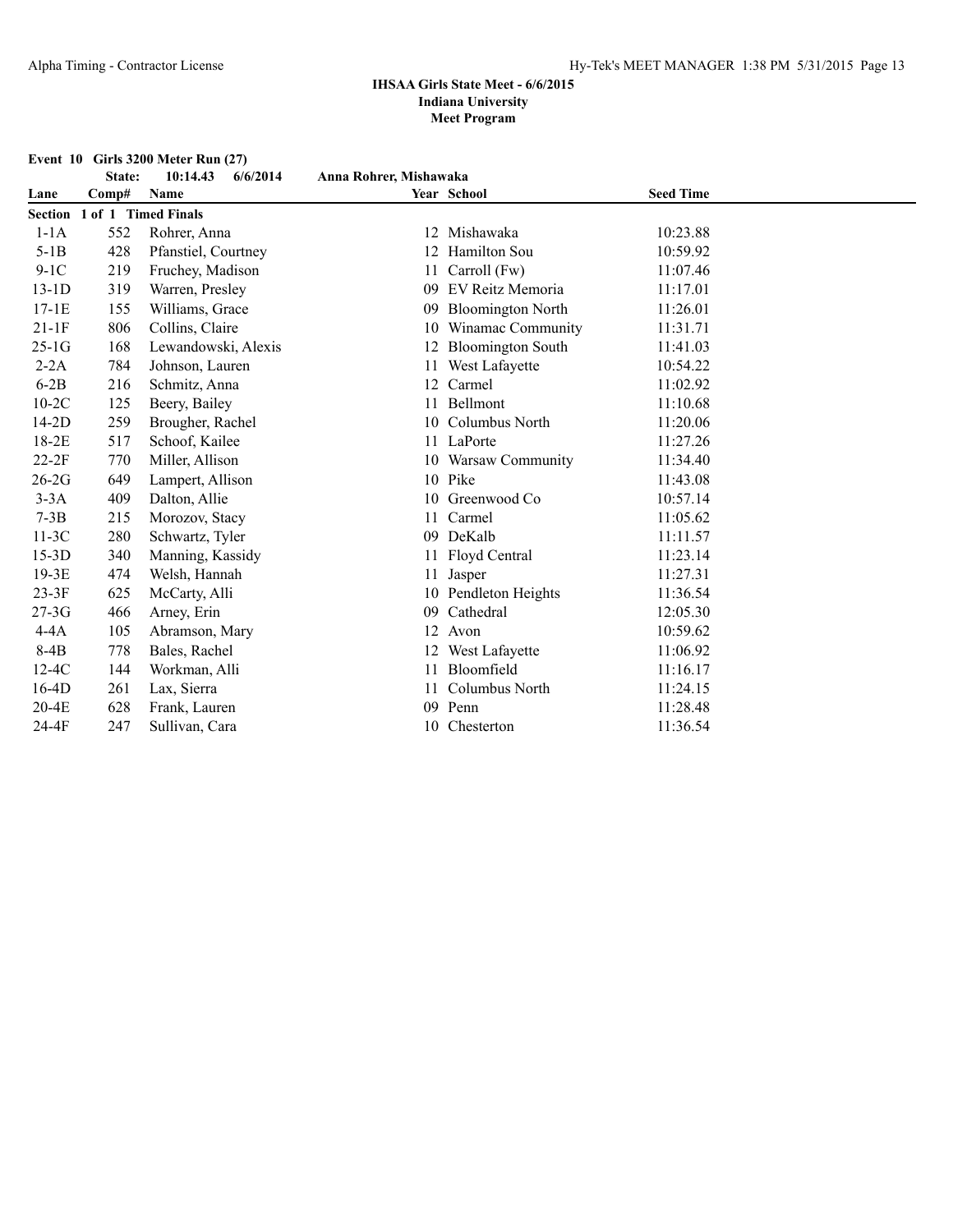**Event 11 Girls 4x400 Meter Relay (27) State: 3:47.37 2011** 

| <b>Lawrence North, Law. North</b>         |
|-------------------------------------------|
| M Brooks, A Franklin, A Spencer, C Miller |

| Lane           | Comp#<br><b>Team</b>          |                                 | Relay                         | <b>Seed Time</b>             |
|----------------|-------------------------------|---------------------------------|-------------------------------|------------------------------|
| <b>Section</b> | 1 of 3 Timed Finals           |                                 |                               |                              |
|                | Castle                        |                                 | A                             | 4:07.99                      |
|                | 1) 223 Peach, McKenna 11      | 2) 224 Purdue, Maddie 11        | 3) 227 Webster, Jenni 12      | 4) 226 Voyles, Alexia 09     |
|                | 5) 225 Stephens, Katherine 11 | 6) 221 Altheide, Ivy 12         | 7) 222 Huebner, Hannah 12     | 8) 229 Young, Lydia 09       |
| 2              | Fishers                       |                                 | A                             | 4:04.60                      |
|                | 1) 328 Carver, Paris 10       | 2) 329 Clark, Maryna 12         | 3) 333 Harris, Allie 12       | 4) 334 Harrison, Danielle 09 |
|                | 5) 332 Grace, Destoni 09      | 6) 336 Rodriguez, Ashlee 10     | 7) 337 Rush, Kennedie 12      | 8) 338 Wicker, Stephanie 10  |
| 3              | Ben Davis                     |                                 | A                             | 4:04.59                      |
|                | 1) 133 Brahm, Constance 12    | 2) 138 Simmons, Kyara 10        | 3) 140 Woodson, Ra'Von 11     | 4) 142 Young, Erynn 11       |
|                | 5) 135 Campbell, Ralen 10     | 6) 136 Collier, Dajia 11        | 7) 141 Wright, Regina 12      | 8) 137 Jones, Di'Aira 09     |
| 4              | Kankakee Valley               |                                 | A                             | 4:04.17                      |
|                | 1) 489 Gouwens, Kara 12       | 2) 491 Jungels, Jenna 11        | 3) 490 Gouwens, Leah 11       | 4) 492 Kent, Brittany 10     |
|                | 5) 488 Colon, Julianna 10     | 6) 493 Klemp, Abby 10           | 7) 494 Patrick, Shanan 12     | 8) 495 Strong, Kara 09       |
| 5              | South Bend Adams              |                                 | $\overline{A}$                | 4:04.41                      |
|                | 1) 693 Mittiga, Catherine 11  | 2) 696 Wiederrecht, Katheryn 11 | 3) 695 Punch, Ashley 11       | 4) 697 Woods, Ahmanah 12     |
|                | 5) 692 Lottie, Jessiyah 10    | 6) 691 Fair, Tajaa 11           | 7) 694 Mwenifumbo, Joselyn 09 | 8) 698 Wright, Tyara 11      |
| 6              | Columbia City                 |                                 | $\overline{A}$                | 4:04.45                      |
|                | 1) 252 Decker, Regan 11       | 2) 257 Wappes, Hannah 11        | 3) 253 Green, Molly 11        | 4) 251 Cormany, Elise 10     |
|                | 5) 255 Qureshi, Samina 12     | 6) 256 Von Seggern, Morgan 12   | 7) 254 Keller, Lauren 09      |                              |
| 7              | Fort Wayne Wayne              |                                 | A                             | 4:05.22                      |
|                | 1) 363 Bieber, Kristin 10     | 2) 364 Green, Je'bria 11        |                               | 4) 366 McKinley, Sarrina 12  |
|                | 5) 367 Phillips, Aniese 09    | 6) 365 Griffin, Demetria 12     |                               |                              |
| 8              | Gibson Southern               |                                 | A                             | 4:08.33                      |
|                | 1) 390 Hasenour, Kylie 11     | 2) 391 Lay, Maisie 11           | 3) 392 Milheiser, Jordyn 12   | 4) 393 Raley, Madelene 11    |
|                | 5) 389 Deal, Emily 10         | 6) 387 Bittner, Samantha 10     | 7) 394 Weiss, Rachel 11       |                              |
| 9              | <b>Silver Creek</b>           |                                 | A                             | 4:10.14                      |
|                | 1) 688 Shields, Maggie 12     | 2) 684 Backherms, Jessica 12    | 3) 690 Whalen, Cheslea 11     | 4) 686 Cooper, Katie 10      |
|                | 5) 687 Lewis, Emory 11        | 6) 685 Coats, Miranda 12        | 7) 689 Sparks, Hannah 10      |                              |
|                |                               |                                 |                               |                              |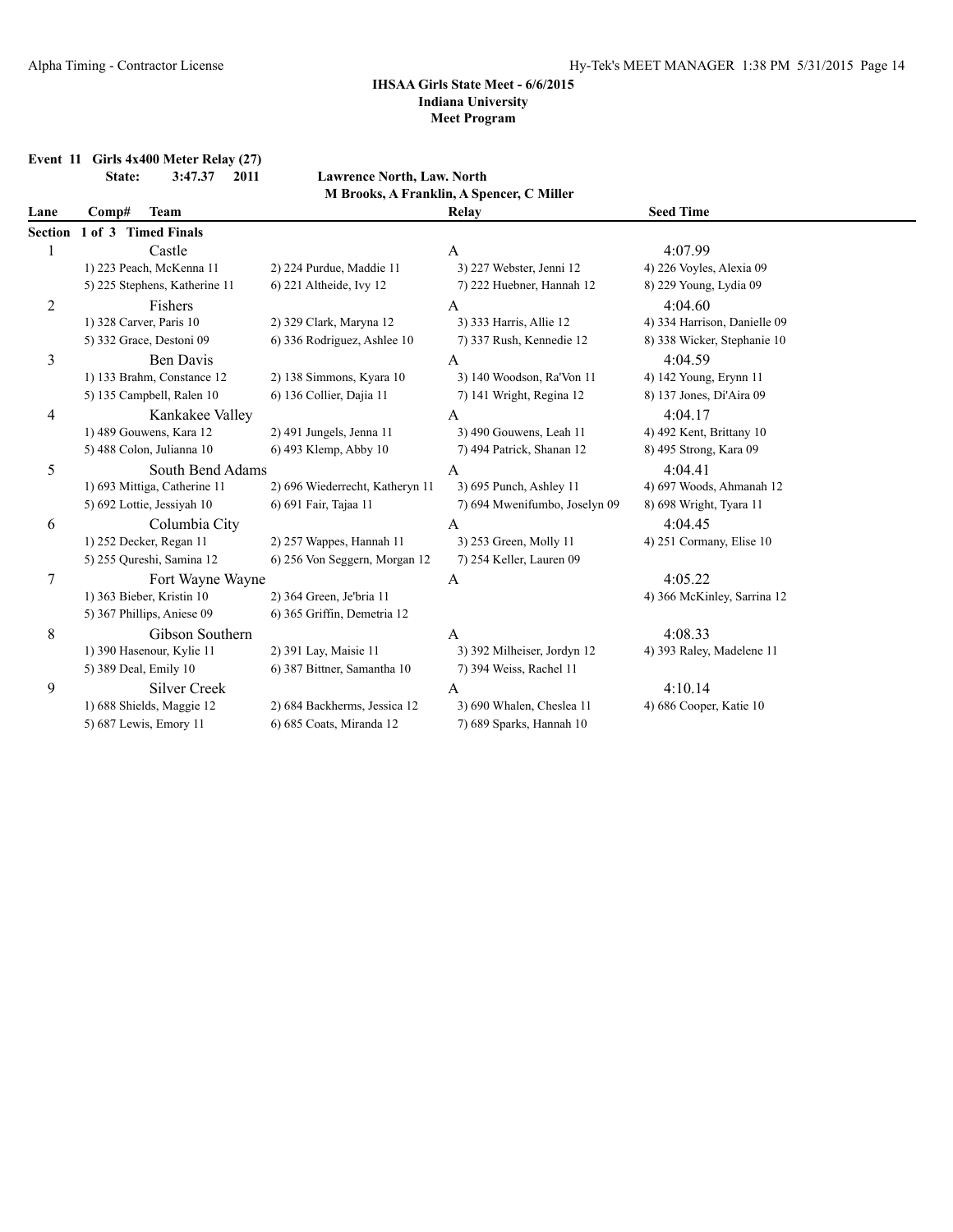# **Section 2 of 3 Timed Finals...(Event 11 Girls 4x400 Meter Relay (27))** 1 Gary West Side A 4:02.88 1) 383 Miller, Chynna 11 2) 382 Kirksey, Heaven 11 3) 386 Williams, Najae 10 4) 384 Sago, Troyneshia 12 5) 380 Christian, Antonise 10 6) 385 Taylor, Kaylor 10 7) 381 Holloway, Amber 11 2 West Lafayette A 4:02.72 1) 780 Deryn, Alex 10 2) 788 Udo-Imeh, Itoro 09 3) 783 Johnson, Kristen 11 4) 782 Hubbard, Susan 12 5) 779 Bittner, Julia 11 6) 785 Karpick, Hayley 12 7) 778 Bales, Rachel 12 8) 790 Wodicka, Maggie 11 3 Warsaw Community A 4:02.31 1) 766 Eckert, Nicole 12 2) 761 Brown, Jazzmine 12 3) 775 Worrell, Tennie 12 4) 774 Rich, Audrey 11 5) 769 Messenger, Joelle 09 6) 764 Davis, Shunterra 09 7) 758 Alexander, Samantha 11 8) 773 Rhodes, Brooke 11 4 Evansville Reitz Memorial A 4:01.53 1) 308 Armstead, Aaliyah 12 2) 314 Mulzer, Mallory 11 3) 316 Sherwood, Stephanie 12 4) 319 Warren, Presley 09 5) 312 Kelle, Alexis 09 6) 317 Tharp, Meg 10 7) 318 Thomas, Melinda 11 8) 313 Lloyd, Bailey 09 5 Terre Haute North Vigo A 4:01.58 1) 721 Tilstra-Smith, Anna 11 2) 720 Stigall, Keeliegh 11 3) 718 Porter, Keirra 12 4) 723 Welker, Lindsay 11 5) 717 McGuire, Karen 10 6) 719 Rakes, Josie 11 6 North Central (Indianapolis) A 4:02.31 1) 604 Gibson, Raven 11 2) 606 Lehman, Alicia 09 3) 608 Miles, Amani 10 4) 605 Jones, Courtney 10 5) 602 Carson, Jasmine 09 6) 601 Baiyee, Shelene 11 7) 609 Minor, Breytn 10 8) 611 Robinson, Paige 10 7 Center Grove A 4:02.80 1) 230 Goines, Haley 09 2) 236 Rassel, Olivia 10 3) 237 Rau, Lauren 11 4) 233 Long, Victoria 12 5) 235 Ralph, Lauren 11 6) 231 Hickey, Taylor 11 7) 232 King, Alyssa 12 8) 239 Utterback, Allison 10 8 Hamilton Southeastern A 4:03.31 1) 414 Andritsch, Grace 11 2) 421 Mager, Ashley 11 3) 424 Nichwitz, Rachel 12 4) 426 Perry, Angela 09 5) 418 Jacquay, Savannah 11 6) 420 Mackenzie, Mia 09 7) 417 Christopher, Camille 09 8) 429 Wright, Breanna 10 9 New Prairie A 4:04.10 1) 589 Saylor, Rachel 11 2) 585 Kampf, Elizabeth 10 3) 586 Myroup, Hope 11 4) 590 Vogeler, Allison 12 5) 588 Pinter, Allison 11 6) 584 Elm, Ashley 11 7) 587 O'Laughlin, Erin 12 8) 591 Zielinski, Sarah 10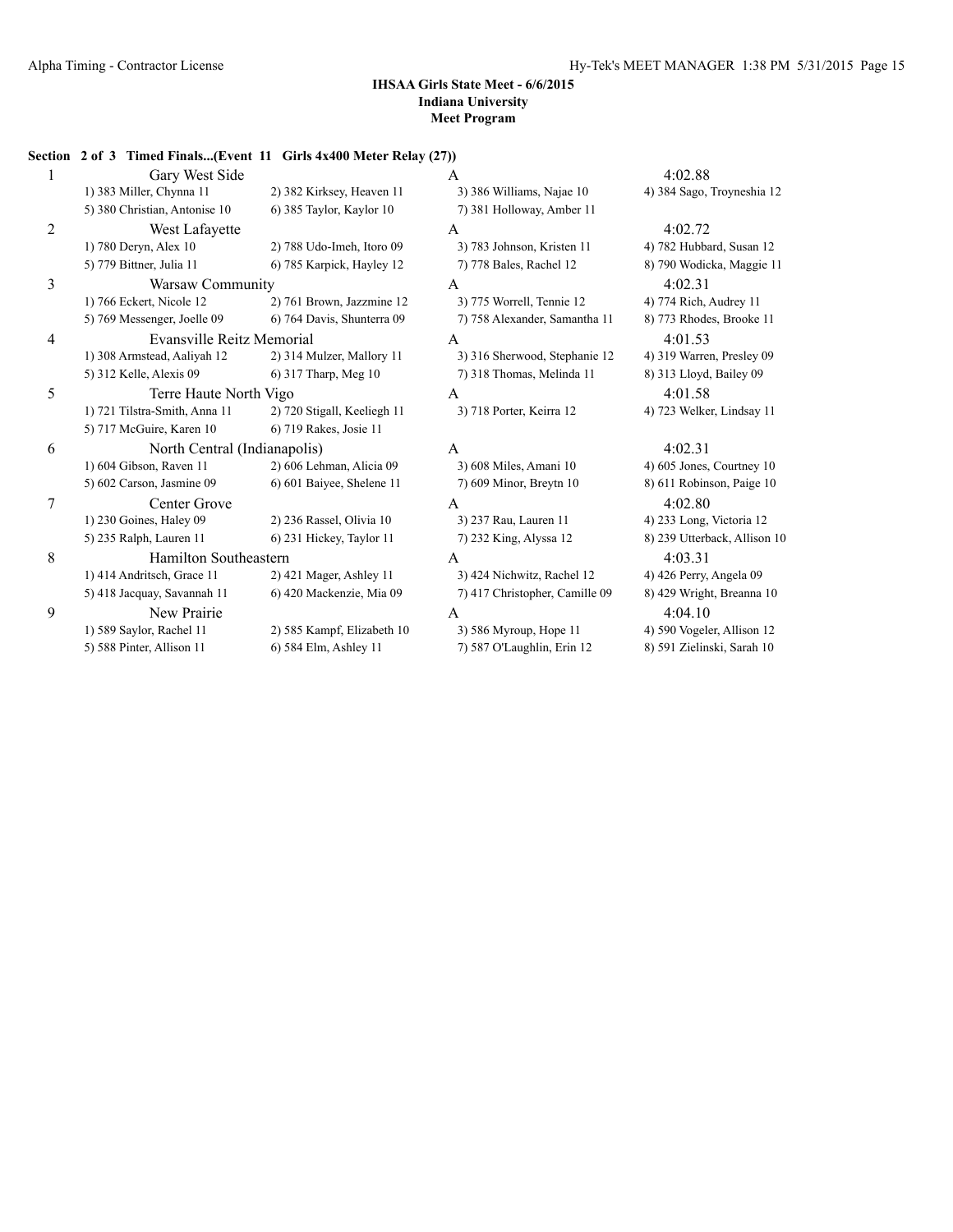## **Section 3 of 3 Timed Finals...(Event 11 Girls 4x400 Meter Relay (27))**

|   | Jeffersonville               |                             | A                               | 4:00.68                      |
|---|------------------------------|-----------------------------|---------------------------------|------------------------------|
|   | 1) 480 Lacy, Hailey 11       | 2) 484 Williams, Asia 11    | 3) 475 Adams-LeMaster, Haley 09 | 4) 479 Henry, Jhala 10       |
|   |                              | 6) 483 Smith, Candea 11     | 7) 476 Callens, Jayla 11        |                              |
| 2 | Carmel                       |                             | A                               | 4:00.12                      |
|   | 1) 208 Dixon, Rachel 11      | 2) 212 Harris, Kelsey 12    | 3) 211 Harris, Haley 12         | 4) 213 Kress, Megan 11       |
|   | 5) 206 Cowen, Jessica 10     | 6) 207 Dalton, Maddie 09    | 7) 214 Miller, Samantha 11      | 8) 217 Schultz, Alexandra 12 |
| 3 | Franklin Central             |                             | A                               | 3:59.38                      |
|   | 1) 372 Hoover, Kaylor 10     | 2) 373 Jackson, Laine 12    | 3) 374 Koehl, Olivia 11         | 4) 377 Talhelm, Brooke 11    |
|   | 5) 369 Comastri, Jennifer 11 | 6) 371 Day, Madison 09      | 7) 376 McDonald, Alexis 12      | 8) 368 Clark, Jade 12        |
| 4 | Fort Wayne Northrop          |                             | A                               | 3:54.19                      |
|   | 1) 352 Earley, Kamiyah 09    | 2) 358 Phillips, Breanna 10 | 3) 360 Weemes, Cierra 11        | 4) 356 McGee, Amber 12       |
|   | 5) 357 Muhammad, Kyara 10    | 6) 353 Huckleberry, Lexi 12 | 7) 354 Jones, Aliyah 09         |                              |
| 5 | Pike                         |                             | A                               | 3:57.90                      |
|   | 1) 644 Campbell, Danielle 12 | $2)$ 652 Martin, Sydney 10  | 3) 654 Ross, Jordyn 11          | 4) 647 Irby, Lynna 10        |
|   | 5) 651 Malichi, Tobi 10      | 6) 650 Malichi, Jodi 10     | 7) 645 Gray, Ariel 12           | 8) 646 Greene, Victoria 11   |
| 6 | Warren Central               |                             | $\mathsf{A}$                    | 3:58.27                      |
|   | 1) 741 Baker, Ashley 10      | 2) 752 Jordan, Jasmyne 12   | 3) 749 Johnson, Dejah 10        | 4) 755 Waites, Keytorria 10  |
|   | 5) 743 Byrdsong, Bryeana 11  | 6) 747 Jackson, Joye 12     | 7) 754 Tyler, Tiler 10          | 8) 742 Batts, Kennedy 09     |
| 7 | Crown Point                  |                             | $\mathsf{A}$                    | 4:00.63                      |
|   | 1) 267 Casbon, Katherine 11  | 2) 268 Grady, Paytn 09      | 3) 271 Mellady, Katelyn 12      | 4) 270 LaCosse, Kristen 10   |
|   | 5) 272 Pinchok, Alicia 09    | 6) 273 Wahlberg, Alyex 10   | 7) 274 Wells, Ashlynn 10        | 8) 275 Winston, Kylee 09     |
| 8 | Penn                         |                             | A                               | 4:00.73                      |
|   | 1) 635 Paul, Tameshia 11     | 2) 634 Mott, Elli 10        | 3) 629 Hamilton, Sarah 12       | 4) 633 Macleod, Ashleigh 10  |
|   | 5) 632 Jankowski, Emma 10    | 6) 626 Daggy, Emma 10       | 7) 630 Hardrict, Nigh 09        | 8) 627 Daugherty, Lorena 10  |
| 9 | Homestead                    |                             | A                               | 4:00.86                      |
|   | 1) 451 Morales, Zea 11       | 2) 455 Walther, Grace 11    | 3) 449 Lee, Erica 11            | 4) 456 Williams, Morgann 12  |
|   | 5) 444 Crawford, Megan 10    | 6) 454 Torrez, Natalia 10   | 7) 447 Kistler, Lindley 11      | 8) 450 Malott, Rebecca 10    |
|   |                              |                             |                                 |                              |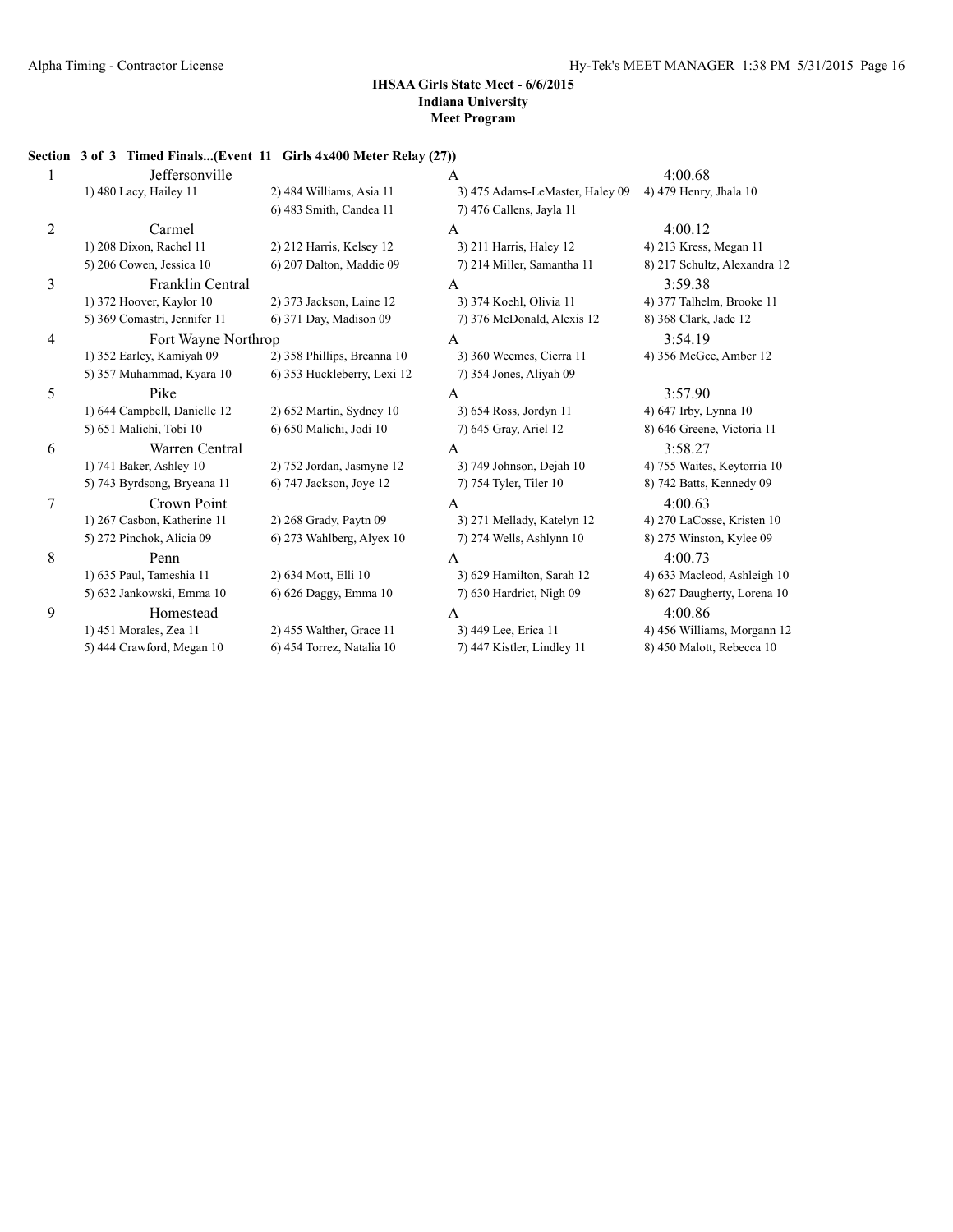**Event 12 Girls High Jump (29)**

**State: 6-00 1985 Angela Bradburn, Norwell**

| Pos | Comp#                | Name                |    | Year School              | <b>Seed Mark</b> |  |
|-----|----------------------|---------------------|----|--------------------------|------------------|--|
|     | Flight 1 of 1 Finals |                     |    |                          |                  |  |
|     | 436                  | Miller, Mikayla     | 09 | Harrison WL              | 5-02.00          |  |
| 2   | 732                  | Clark, Brittney     | 09 | Valparaiso               | $5 - 02.00$      |  |
| 3   | 154                  | Weiligman, Sarah    | 11 | <b>Bloomington North</b> | $5 - 02.00$      |  |
| 4   | 544                  | Holland, Emily      |    | <b>Madison Cons</b>      | $5 - 02.00$      |  |
| 5   | 641                  | Orr, Heather        |    | 10 Perry Meridian        | $5 - 03.00$      |  |
| 6   | 710                  | Moore, Nadia        | 12 | Southwestern             | $5 - 03.00$      |  |
| 7   | 285                  | Moughler, Emma      | 10 | Eastside                 | $5 - 03.00$      |  |
| 8   | 458                  | Koch, Karmen        | 09 | <b>Huntington North</b>  | $5 - 03.00$      |  |
| 9   | 435                  | Mattox, Jaden       |    | Harrison WL              | $5 - 03.00$      |  |
| 10  | 621                  | Ballard, Hannah     |    | 12 Northwestern          | $5 - 03.00$      |  |
| 11  | 473                  | Stout, Annie        | 10 | Jasper                   | $5 - 03.00$      |  |
| 12  | 709                  | Main, Aubrey        |    | 12 Southridge            | $5-04.00$        |  |
| 13  | 805                  | Reed, Kaitlyn       | 10 | Whitko                   | $5-04.00$        |  |
| 14  | 712                  | Ezelll, Brooke      |    | Southwestern             | 5-04.00          |  |
| 15  | 728                  | Spivey, Trisha      |    | 12 Union County          | $5-04.00$        |  |
| 16  | 358                  | Phillips, Breanna   |    | 10 F W Northrop          | $5-04.00$        |  |
| 17  | 142                  | Young, Erynn        | 11 | <b>Ben Davis</b>         | $5-04.00$        |  |
| 18  | 463                  | Murray, Mariah      |    | <b>Bishop Chartard</b>   | $5-04.00$        |  |
| 19  | 739                  | Jones, Paige        |    | 11 Vincennes Lincoln     | $5-04.00$        |  |
| 20  | 406                  | Hampton, Arieaunna  | 10 | Greensburg               | 5-04.00          |  |
| 21  | 631                  | Hendershot, Madelyn | 11 | Penn                     | $5-04.00$        |  |
| 22  | 283                  | Mourey, Shelby      | 12 | Eastern Hancok           | 5-05.00          |  |
| 23  | 546                  | Dierks, Lindsey     |    | 12 Manchester            | 5-05.00          |  |
| 24  | 810                  | Isenbarger, Katie   | 09 | Zionsville               | 5-06.00          |  |
| 25  | 548                  | Ash, Alivia         | 11 | Merrillville             | 5-06.00          |  |
| 26  | 660                  | Fosler, Kaydon      |    | 12 Plymouth              | $5-06.00$        |  |
| 27  | 404                  | Lewis, Regan        |    | 12 Greenfield-Central    | $5-06.00$        |  |
| 28  | 567                  | Erwin, Corin        |    | 10 Munster               | 5-07.00          |  |
| 29  | 622                  | Moffitt, Janae      |    | 12 Oak Hill              | 5-08.00          |  |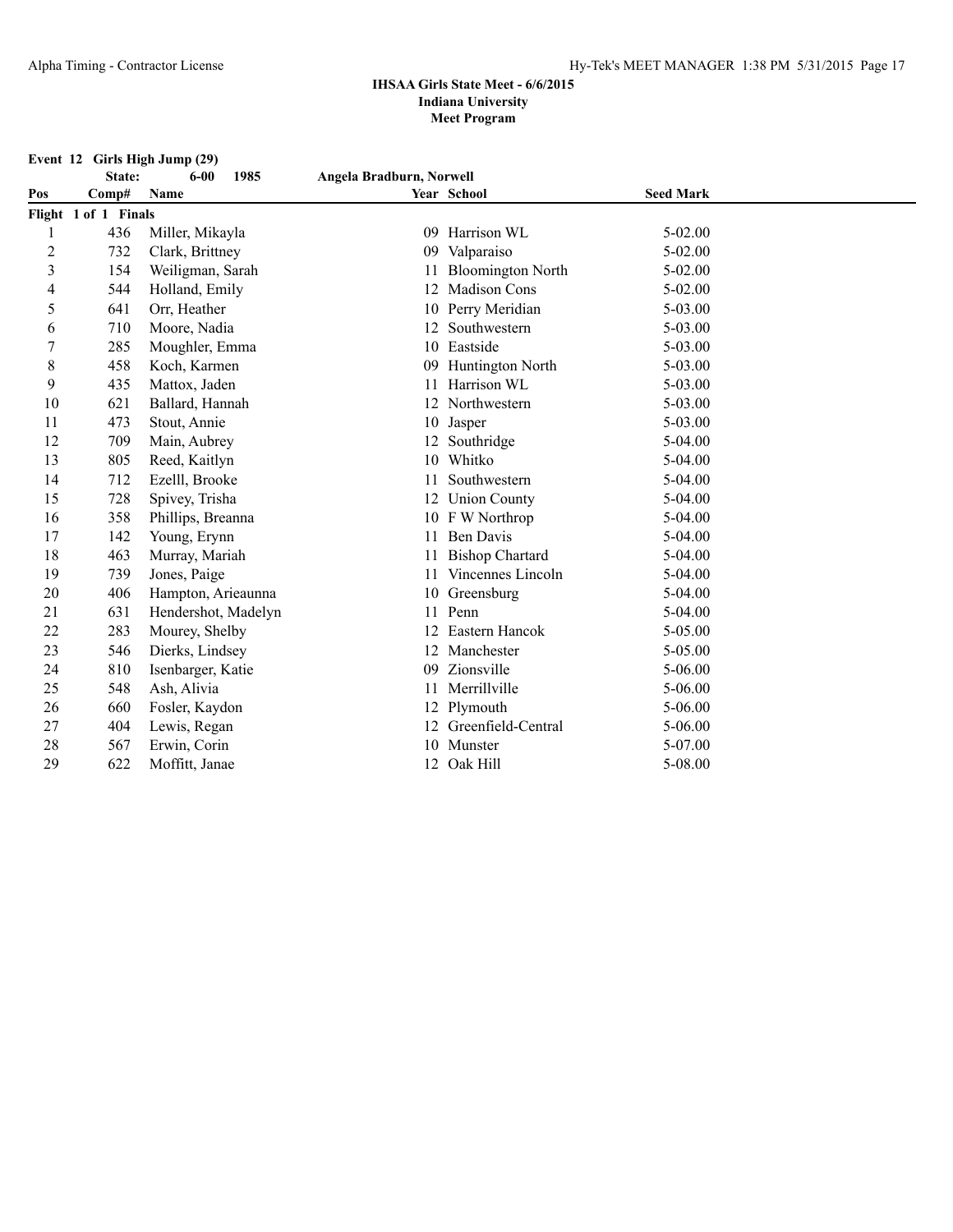#### **Event 13 Girls Long Jump (27) Top 10 Advance by Mark**

|                | State:                | 1986<br>$20 - 04$   | Tonya Sedwick, Jeffersonville |                          |                  |  |
|----------------|-----------------------|---------------------|-------------------------------|--------------------------|------------------|--|
| Pos            | Comp#                 | Name                |                               | Year School              | <b>Seed Mark</b> |  |
|                | Flight 1 of 3 Prelims |                     |                               |                          |                  |  |
| 1              | 639                   | Woods, Mikaylah     |                               | 11 Penn                  | 17-09.25         |  |
| $\overline{2}$ | 803                   | Pruitt, Taryn       | 10                            | Westview                 | 17-09.50         |  |
| 3              | 124                   | McBryde, Dominique  | 12                            | <b>Bedford Nort</b>      | 17-10.00         |  |
| 4              | 160                   | Ehman, Emily        |                               | <b>Bloomington South</b> | 17-10.75         |  |
| 5              | 308                   | Armstead, Aaliyah   |                               | 12 EV Reitz Memoria      | 18-06.00         |  |
| 6              | 270                   | LaCosse, Kristen    | 10                            | Crown Point              | 18-11.25         |  |
| 7              | 295                   | Hunter, Yamani      |                               | <b>Evansville Bosse</b>  | 19-01.25         |  |
| 8              | 753                   | Redmon, Caitlyn     |                               | 12 Warren Central        | 19-04.25         |  |
| 9              | 491                   | Jungels, Jenna      |                               | 11 Kankakee Valley       | 19-09.00         |  |
|                | Flight 2 of 3 Prelims |                     |                               |                          |                  |  |
|                | 645                   | Gray, Ariel         |                               | 12 Pike                  | 17-04.00         |  |
| $\overline{c}$ | 480                   | Lacy, Hailey        |                               | Jeffersonville           | 17-04.25         |  |
| $\overline{3}$ | 721                   | Tilstra-Smith, Anna |                               | <b>TH</b> North          | 17-04.75         |  |
| 4              | 758                   | Alexander, Samantha |                               | Warsaw Community         | 17-05.00         |  |
| 5              | 500                   | Blair, Holly        |                               | 12 Lake Central          | 17-06.75         |  |
| 6              | 194                   | McDuffie, Devin     |                               | <b>Brebeuf Jesu</b>      | 17-07.00         |  |
| 7              | 140                   | Woodson, Ra'Von     | 11                            | <b>Ben Davis</b>         | 17-07.00         |  |
| $\,8$          | 557                   | Coleman, Olivia     |                               | 12 Mt Vernon Fortvi      | 17-07.00         |  |
| 9              | 356                   | McGee, Amber        |                               | 12 F W Northrop          | 17-08.25         |  |
|                | Flight 3 of 3 Prelims |                     |                               |                          |                  |  |
|                | 776                   | Davis, Kaitlyn      |                               | 10 Washington            | 16-11.50         |  |
| 2              | 673                   | Saylor, Paige       |                               | 10 Roncalli              | 17-00.25         |  |
| 3              | 230                   | Goines, Haley       | 09                            | Center Grove             | 17-00.25         |  |
| 4              | 281                   | Moriarity, Lexie    | 09                            | East Noble               | 17-02.75         |  |
| 5              | 435                   | Mattox, Jaden       |                               | Harrison WL              | 17-03.50         |  |
| 6              | 209                   | Etgen, Cailyn       | 11                            | Carmel                   | 17-03.75         |  |
| 7              | 469                   | Jordan, Cienna      |                               | Cathedral                | 17-04.00         |  |
| 8              | 117                   | Mitchell, Diamond   | 10                            | Avon                     | 17-04.00         |  |
| 9              | 487                   | James, Shawntel     |                               | 11 Jimtown               | 17-04.00         |  |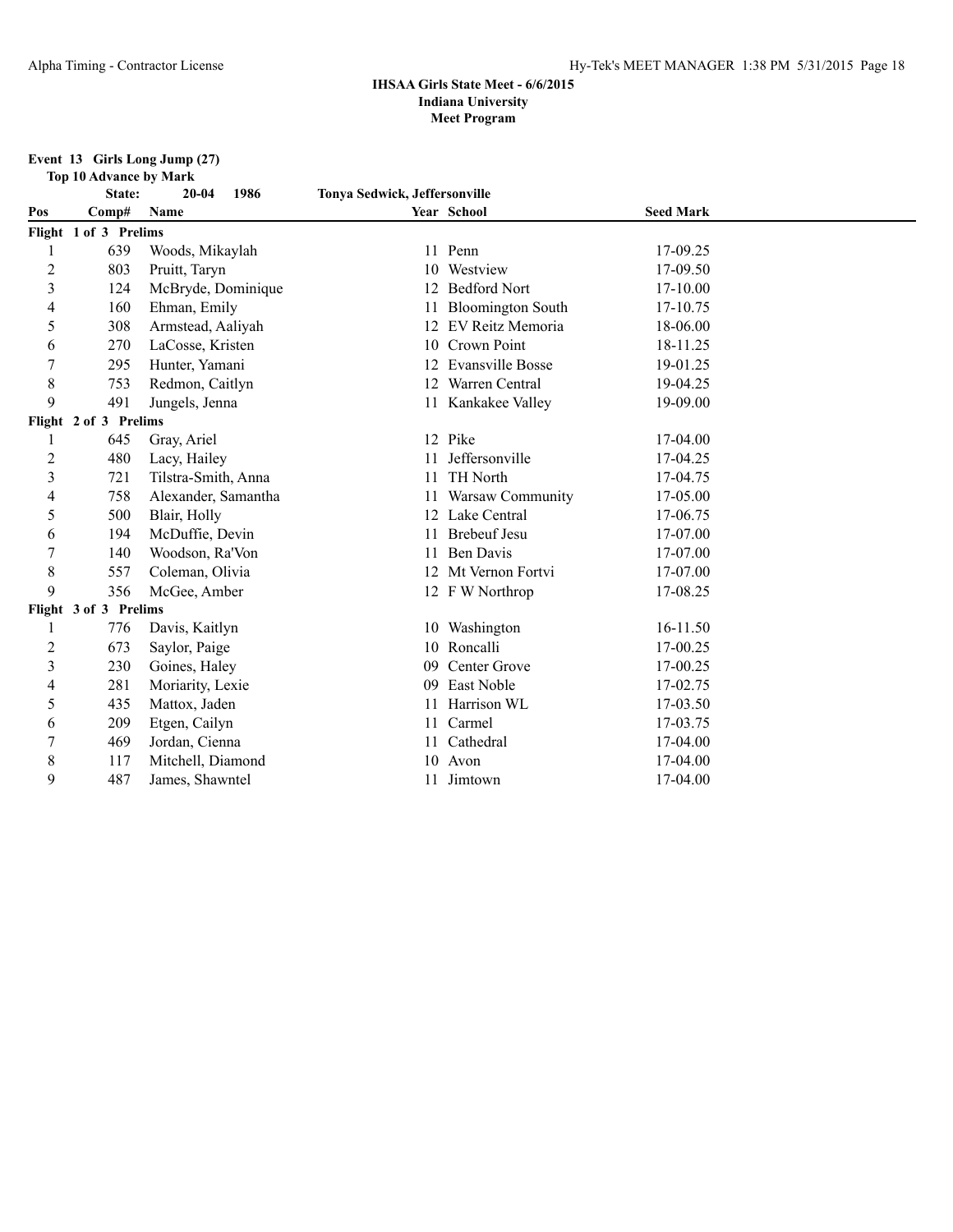**Event 14 Girls Discus Throw (27)**<br>**State: 168-06** 2013

|     | State:               | 168-06<br>2013      | <b>Adriana Brown, Lawrence Central</b> |                           |                  |  |
|-----|----------------------|---------------------|----------------------------------------|---------------------------|------------------|--|
| Pos | Comp#                | Name                |                                        | Year School               | <b>Seed Mark</b> |  |
|     | Flight 1 of 3 Finals |                     |                                        |                           |                  |  |
|     | 388                  | Bright, Alyssa      | 12                                     | Gibson Southern           | 114-06           |  |
| 2   | 583                  | Whitacre, Haley     | 11                                     | New Haven                 | 114-09           |  |
| 3   | 553                  | Walker, Queen       | 11                                     | Mishawaka                 | 115-06           |  |
| 4   | 279                  | Zehner, Donna       | 12                                     | <b>Culver Community</b>   | 115-07           |  |
| 5   | 737                  | Ochs, Madison       |                                        | 09 Valparaiso             | 116-02           |  |
| 6   | 265                  | Oliver, Ashley      |                                        | Corydon Central           | 116-04           |  |
|     | 100                  | Dickerson, Jacie    | 12                                     | Anderson                  | 116-05           |  |
| 8   | 467                  | Brinkley, Princess  | 11                                     | Cathedral                 | 116-08           |  |
| 9   | 379                  | Castro, Kinsley     |                                        | 11 Franklin Community     | 119-03           |  |
|     | Flight 2 of 3 Finals |                     |                                        |                           |                  |  |
|     | 169                  | Moore, Amy          | 11                                     | <b>Bloomington South</b>  | 119-07           |  |
| 2   | 462                  | Logan, Anna         | 12                                     | <b>Bishop Chartard</b>    | 120-02           |  |
| 3   | 204                  | Reynolds, Jaelyn    | 12                                     | <b>Brownstown Central</b> | 120-08           |  |
| 4   | 422                  | McDougal, Alyssa    | 12                                     | Hamilton Sou              | 121-07           |  |
| 5   | 675                  | Sammons, Ellie      | 12                                     | Rushville Co              | 123-02           |  |
| 6   | 202                  | Newson, Brittney    |                                        | Brownsburg                | 123-09           |  |
| 7   | 316                  | Sherwood, Stephanie | 12                                     | EV Reitz Memoria          | $123 - 10$       |  |
| 8   | 623                  | Shepherd, Katie     | 12                                     | Oak Hill                  | 126-06           |  |
| 9   | 287                  | Cornelius, Deanna   | 12                                     | <b>Elkhart Memorial</b>   | 127-04           |  |
|     | Flight 3 of 3 Finals |                     |                                        |                           |                  |  |
|     | 512                  | Schoonmaker, Laura  |                                        | 12 Lake Central           | 128-02           |  |
| 2   | 471                  | Wilson, Jessica     | 12                                     | Indpls Lutheran           | 128-05           |  |
| 3   | 498                  | Ripke, Anna         |                                        | 12 Lafayette Je           | 129-08           |  |
| 4   | 438                  | White, Hannah       | 11                                     | Henryville                | 130-09           |  |
| 5   | 781                  | Harris, Kaia        |                                        | 10 West Lafayette         | 137-02           |  |
| 6   | 496                  | Henderson, Essence  |                                        | 10 Lafayette Je           | 141-00           |  |
| 7   | 555                  | Corbin, Sarah       | 12                                     | Mooresville               | 143-05           |  |
| 8   | 433                  | York, Kayla         |                                        | Hanover Central           | 148-00           |  |
| 9   | 515                  | Fitch, Kloee        |                                        | 10 Lakeland               | 148-05           |  |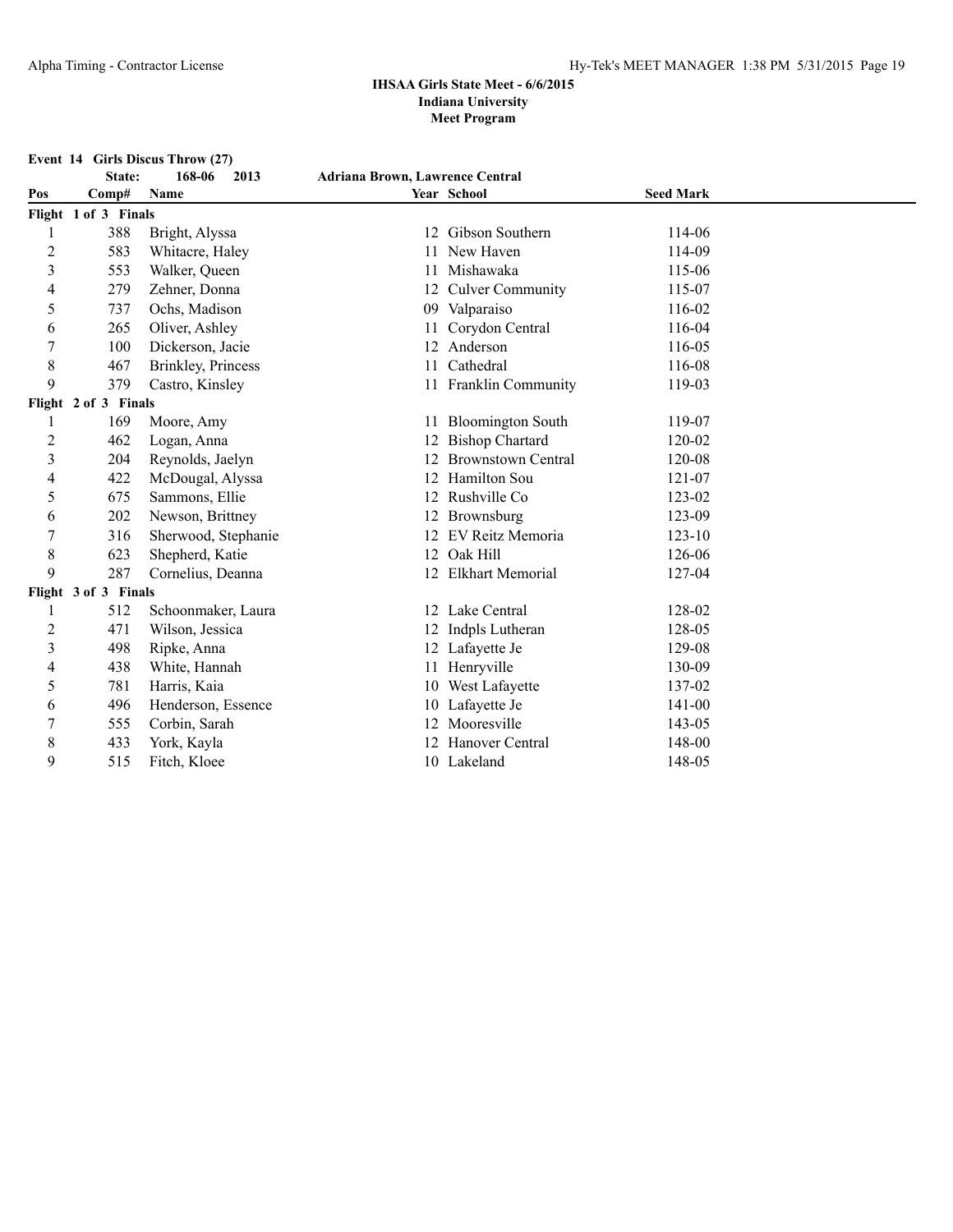**Event 15 Girls Shot Put (27)**

| <b>State:</b> | 50-09 2011 | <b>Tori Bliss, Portage</b> |
|---------------|------------|----------------------------|

| Pos            | Comp#                | Name                |    | Year School             | <b>Seed Mark</b> |  |
|----------------|----------------------|---------------------|----|-------------------------|------------------|--|
|                | Flight 1 of 3 Finals |                     |    |                         |                  |  |
|                | 624                  | Cadle, Rachel       |    | 11 Paoli                | 36-07.75         |  |
| $\overline{c}$ | 518                  | Gillard, Tajhanae   |    | 11 Lawrence Central     | 36-08.00         |  |
| 3              | 713                  | Galbreath, Eve      |    | 12 Switzerland County   | 37-00.00         |  |
| 4              | 777                  | Kennedy, Katlyn     |    | 11 Wawasee              | 37-01.00         |  |
| 5              | 666                  | Carson, Katie       |    | 11 Roncalli             | 37-02.50         |  |
| 6              | 816                  | Thompson, Kaitlyn   | 11 | Fishers                 | 37-05.75         |  |
| 7              | 802                  | Duff, Kristen       |    | 12 Westview             | 37-06.25         |  |
| 8              | 623                  | Shepherd, Katie     |    | 12 Oak Hill             | 37-07.50         |  |
| 9              | 794                  | Caldwell, Jada      |    | 10 Westfield            | 37-09.00         |  |
|                | Flight 2 of 3 Finals |                     |    |                         |                  |  |
|                | 113                  | Hopkins, Katrinia   |    | 10 Avon                 | 37-10.00         |  |
| 2              | 640                  | Hill, Alexis        |    | 10 Perry Meridian       | 38-00.00         |  |
| 3              | 309                  | Barnes, Lindsey     | 12 | EV Reitz Memoria        | 38-05.00         |  |
| 4              | 284                  | Ruble, Kaycee       |    | Eastern Hancok          | 38-10.00         |  |
| 5              | 278                  | Hardy, Mickella     | 12 | <b>Culver Community</b> | 39-02.50         |  |
| 6              | 297                  | Williams, Janiah    |    | 12 Evansville Bosse     | 39-07.00         |  |
| 7              | 613                  | Dvorscak, Caitlin   |    | 12 North Judson         | 39-07.00         |  |
| 8              | 496                  | Henderson, Essence  |    | 10 Lafayette Je         | 39-08.50         |  |
| 9              | 515                  | Fitch, Kloee        |    | 10 Lakeland             | 40-01.25         |  |
|                | Flight 3 of 3 Finals |                     |    |                         |                  |  |
|                | 549                  | Stanley, Jordan     |    | 12 Merrillville         | $40 - 03.00$     |  |
| $\overline{c}$ | 556                  | Hart, Haley         |    | 12 Morristown           | 40-05.00         |  |
| 3              | 714                  | Hayes, Kassidie     |    | 12 Tell City            | 40-06.50         |  |
| 4              | 571                  | Kapitan, Abigail    |    | Munster                 | $41 - 02.00$     |  |
| 5              | 316                  | Sherwood, Stephanie | 12 | EV Reitz Memoria        | 41-08.00         |  |
| 6              | 478                  | Ford, Nycia         | 12 | Jeffersonville          | 41-09.50         |  |
| 7              | 433                  | York, Kayla         |    | 12 Hanover Central      | 42-01.75         |  |
| 8              | 287                  | Cornelius, Deanna   |    | 12 Elkhart Memorial     | 42-03.75         |  |
| 9              | 663                  | Farley, Victoria    |    | 10 Portage              | 46-01.75         |  |